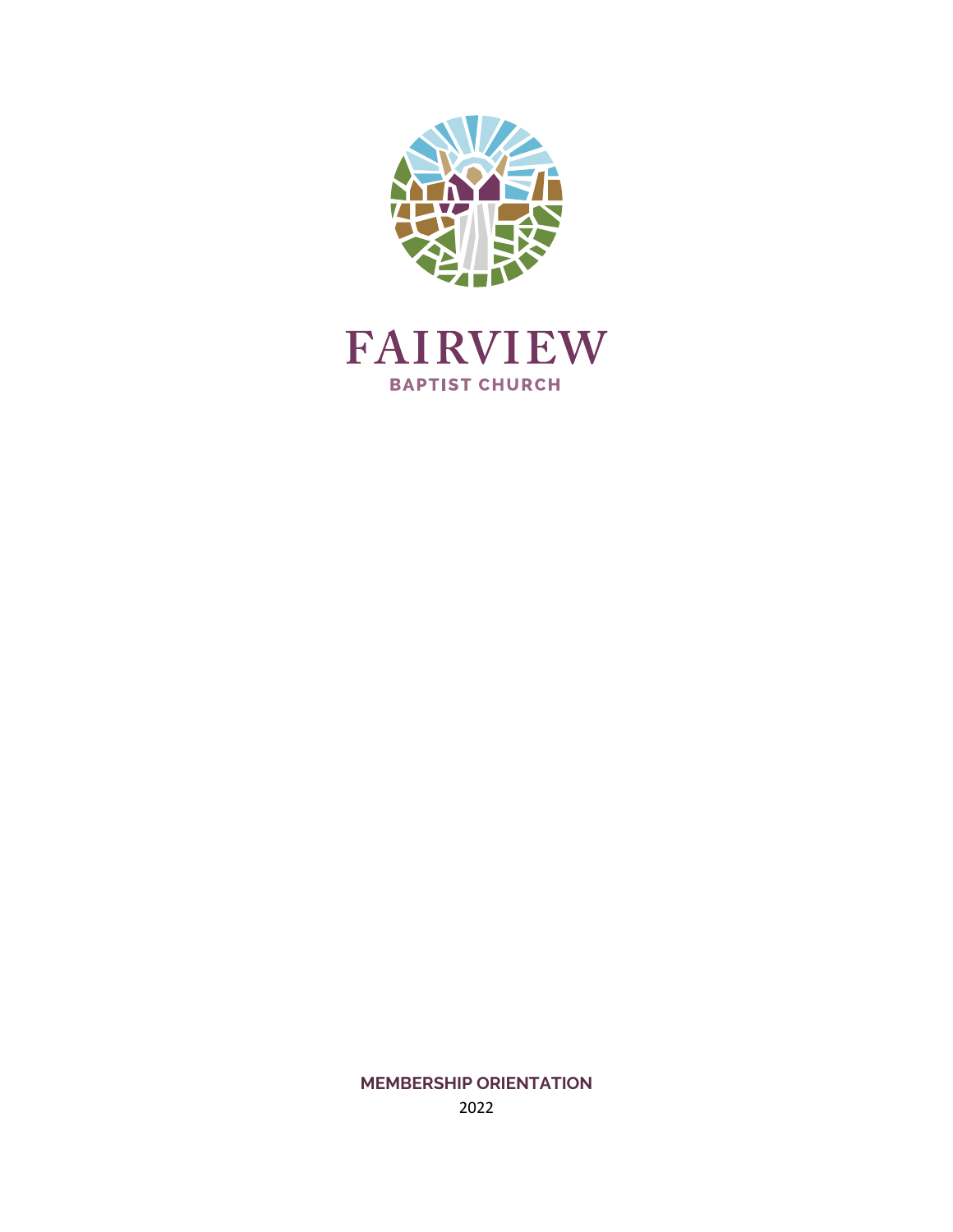#### **COMMON QUESTIONS ABOUT MEMBERSHIP**

A church family is made up of individuals who have repented of their sin and placed their faith in Jesus Christ for salvation. To be a member of a church one should be able to profess such faith. In line with the Scripture we also believe that one should be baptized by immersion after one has placed their faith in Christ.

Why do you request that everyone go through a membership interview or class?

This process allows prospective members to get to know us and allows us to protect the integrity of the church family. We want to make sure that everyone who joins our church understand our vision, values, and beliefs. One can complete this process by making an appointment with one of our pastors.

Will I have to be baptized to become a member?

Not if you are a believer and have been baptized by immersion in a church that has similar doctrine and practice. If you are unsure, one of our pastors will be glad to talk with you.

What if I am a believer, have been baptized by immersion, but I am coming from another denomination?

You may join Fairview on your statement of faith and previous baptism. This means you are making a public statement to our church that you are truly a Christian, and have been baptized by immersion.

I am a member of another Southern Baptist Church. Do I need to notify them that I am joining another church?

No. We will contact your former church, requesting that they transfer your membership to Fairview Baptist Church.

### **WHAT ARE REASONS FOR LEAVING A LOCAL CHURCH?**

Parting ways with a local church should never be easy. If you can leave a church family without feeling a sense of being severed you never truly joined that church. However, there are times when it is appropriate to find a new church family.

- 1. False doctrine, heretical teaching, or a refusal to confront false teachers in the flock.
- 2. Immoral, unethical, and unbiblical behavior either ignored or tolerated among the leadership and members.
- 3. Emotional pain that God intends to heal in another fellowship. [This refers to those rare times that someone suffers in some way and remaining in that fellowship hinders healing.]
- 4. When a geographical move makes immersion in the church body impossible. This is the most common reason people part ways with a local church.
- 5. Marriage. [This refers to an engaged couple where the man is a member of one church and the woman is a member of another. We expect them to be in fellowship together, meaning that one will need to break fellowship with their church.]
- 6. Church planting. [This refers to those being sent out to begin a new work.]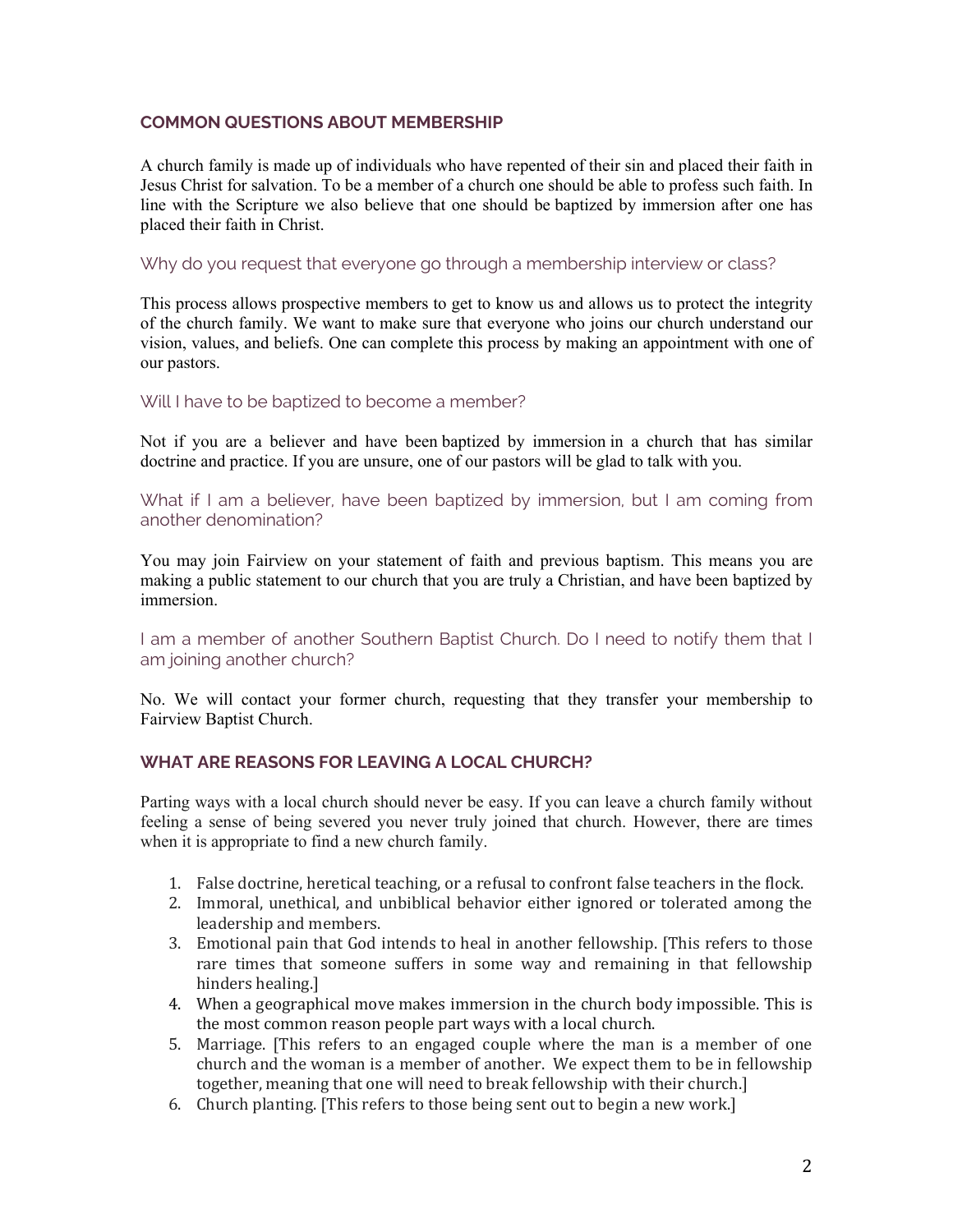7. Complete dissolution of local church fellowship.

#### **WHY IS MEMBERSHIP IMPORTANT?**

There are more than forty "one another" passages in the New Testament, some are listed below. It is impossible to live in obedience to these commands if one is not committed to "one another" in a local church family.

"Be at peace with one another" (Mark 9:50) "Love one another" (John 13:34) "Outdo one another in showing honor" (Rom. 12:10) "Live in harmony with one another" (Rom. 12:16) "Welcome one another" (Rom. 15:7) "Instruct one another" (Rom. 15:14) "Comfort one another" (2 Cor. 10:12) "Serve one another" (Gal. 5:13) "Bear one another's burdens" (Gal. 6:2) "Be kind to one another" (Eph. 4:32) "Forgive one another" (Eph. 4:32) "Submit to one another, out of reverence for Christ" (Eph. 5:32) "Admonish one another" (Col. 3:16) "Encourage one another" (1 Thess. 4:18) "Build one another up" (1 Thess. 5:11) "Do good for one another" (1 Thess. 5:15) "Exhort one another" (Heb. 3:13) "Stir up one another in love and good works" (Heb. 10:24) "Confess your sins to one another" (James 5:16) "Show hospitality to one another" (1 Pet. 4:9)

# **WHAT DO WE HOPE FOR EVERY NEW MEMBER OF OUR CHURCH?**

Regularly worship and join a Life Group!

The Bible reminds us that we should not neglect gathering with one another (Hebrews 10:25). This holds true for our worship services and for our Life Groups. You can find a list of the Life Groups at fairviewchurch.org/LifeGroups

Find a way to use your gifts and talents for service!

God has given each and every believer gifts and talents to be used to build up the body of Christ. One of the ways to quickly find a place to serve is to visit fairviewchurch.org/serve

Give regularly to support the ministry of the church!

- Give Online: http://fairviewchurch.org/give
- Give in our worship services.
- $\bullet$  Give through bill pay through your bank.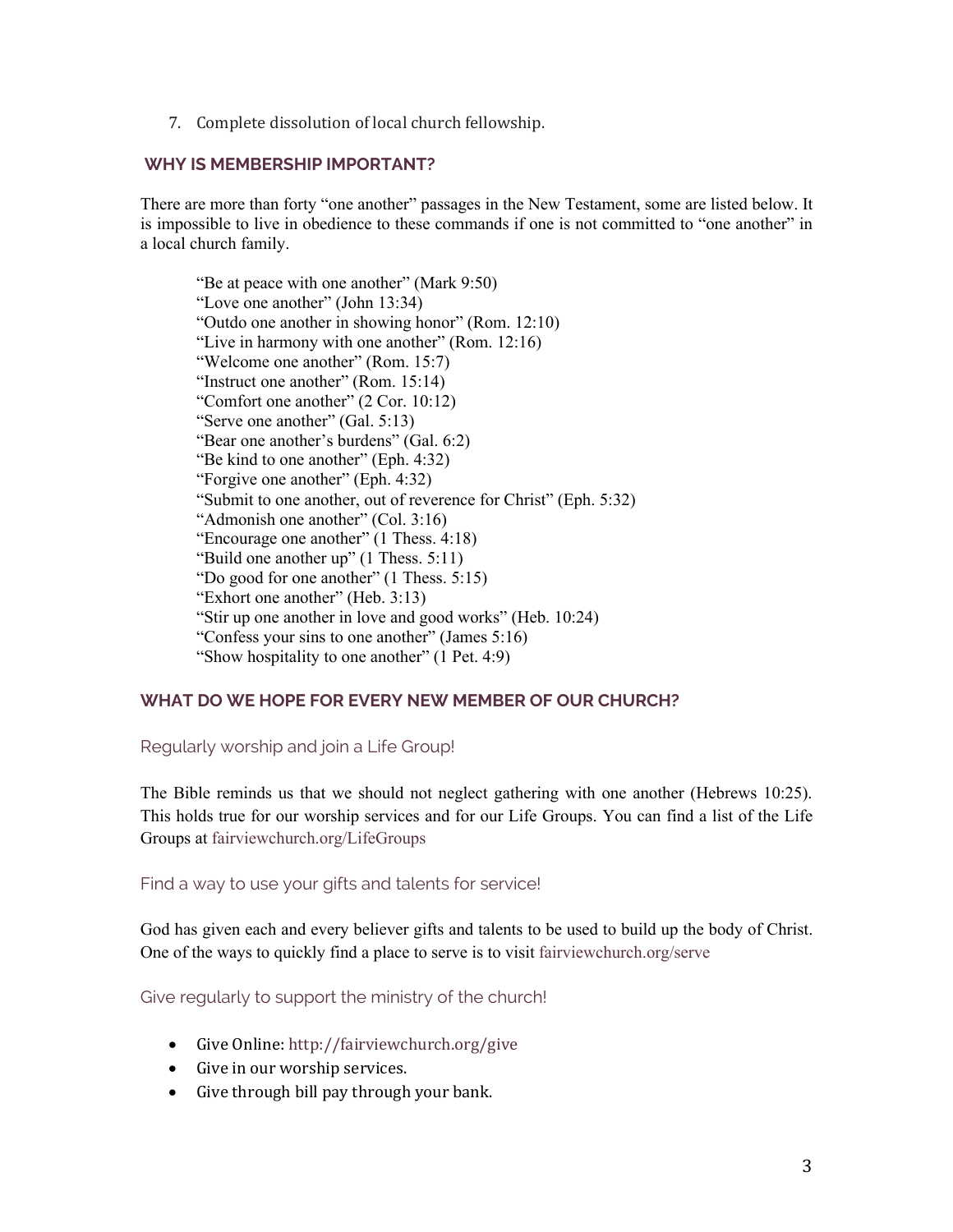# **WHAT IS OUR NEXT STEPS PROCESS FOR EVERY PERSON OF OUR CHURCH?**

Our desire is to see every person that attends our church move through the "Next Steps" process. We have intentionally laid that process out in three movements: from Connected, to Committed, to Commissioned.

# **CONNECTED**

- Attending Fairview Baptist Church
- Connecting with a Life Group or Fairview Ministry
- Attending Starting Point Luncheon

# **COMMITTED**

- Joining Fairview Baptist Church
- Participating in a Fairview Ministry of Life Group
- Contributing and volunteering regularly

### **COMMISSIONED**

- Helping multiply Life Groups to connect the unconnected
- Serving on or leading a Ministry Team.
- Living on mission locally, nationally, internationally
- Investing in the mission of Fairview Baptist Church

An "active member" of Fairview is someone who attends worship and a Life Group repeatedly, serves regularly, and gives to the church routinely.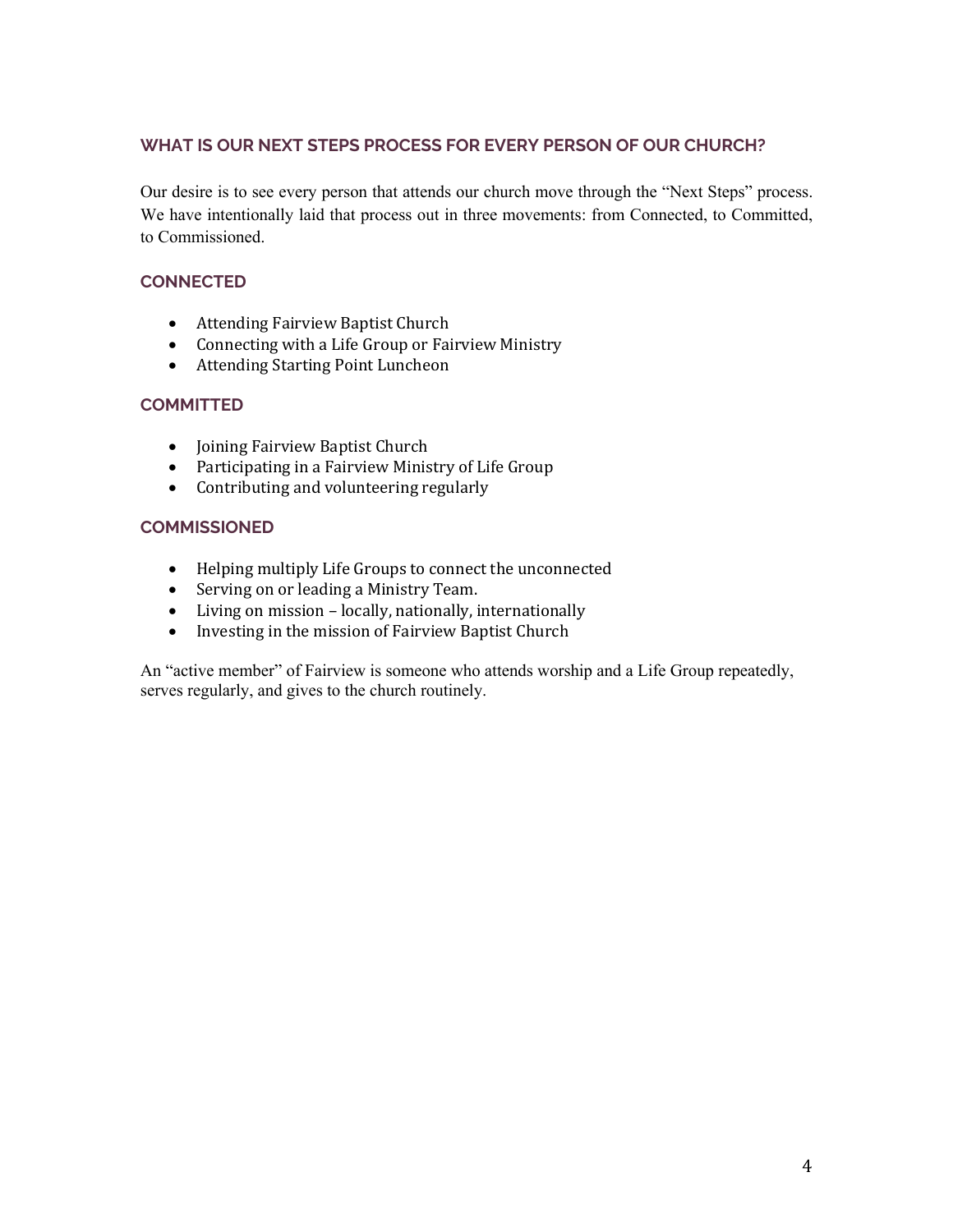#### **OUR MISSION**

*"We exist to make disciples of Jesus Christ."*

**---**

#### **OUR VALUES**

#### Gospel Transformation

We are a church family that focuses on heart transformation and character growth by applying the gospel to all of life.

#### Loving Community

We are a church family that loves one another in a way that reflects the power of the gospel.

#### Missional Living

We are a church family that defines our lives by mission in all that we do both here and worldwide.

# **OUR SEVEN MINISTRY ANCHORS**

---

- 1. We will pray for faithfulness and fruitfulness.
- 2. We want every member on mission.
- 3. We will equip every disciple to be a disciple-maker.
- 4. We will commit to maturing leaders in order to multiply and minister to more people.
- 5. We will allow disciple-making to drive our decision making.
- 6. We will measure our success by our sending capacity, not our seating capacity.
- 7. We will protect our unity even when there is not uniformity.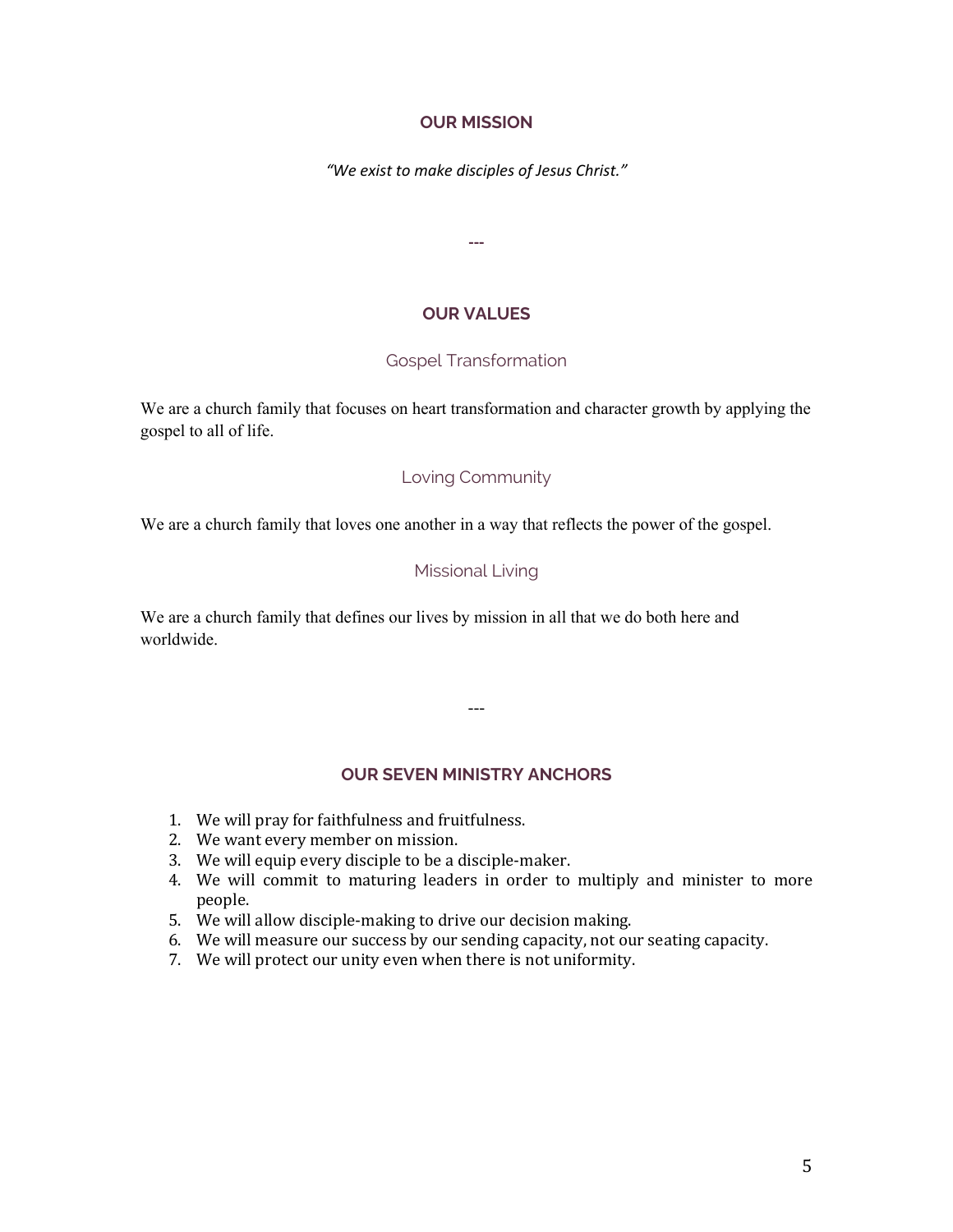#### **OUR MISSION, VALUES, AND MINISTRY ANCHORS**

Without a clear vision or established values guiding the ministry, we will end up like Israel without a King, "*…everyone did what was right in his own eyes*" (Judges 21:25).

Without a mission or values, the church can find her self pulled in different directions trying to figure out what she must be about. It is possible to have a lot of good things going on, but the lack of focus can have negative implications on scheduling, planning, and coordination of church life.

Therefore, a church mission statement helps align everything with a desired end goal. In other words, the vision of the helps guide our decisions, priorities, and actions towards the desired long-term effect of the churches work.

Moreover, the churches values reflect the celebrated principles or standards that support the overall vision of the church. These values help align everything the church does with guiding vision.

First, mission and values helps us answer the question, why are we doing this? Does this effort or ministry help our church accomplish our biblical vision? Does this effort or ministry align with the biblical core values of our church?

Second, the mission and values help us answer the question, how are we going to do this? As a church, it is important to prioritize ministry efforts in order to ensure wise use of our time and energy.

#### **OUR MISSION**

#### *"We exist to make disciples of Jesus Christ."*

This mission statement is prescriptive from Matthew 28:18-20.

*And Jesus came and said to them, "All authority in heaven and on earth has been given to me. Go therefore and make disciples of all nations, baptizing them in the name of the Father and of the Son and of the Holy Spirit, teaching them to observe all that I have commanded you. And behold, I am with you always, to the end of the age."* - Matthew 28:18-20 (ESV)

Discipleship is the on-going ministry of the church that is centered on presenting and applying the truths of the gospel with the aim of transforming hearts and lives. In this passage we see several things that provide us confidence in pursuing this vision. First, it is the vision Jesus gave to the disciples before he ascended to the Father.

The great commission consists of clear commands from our Lord.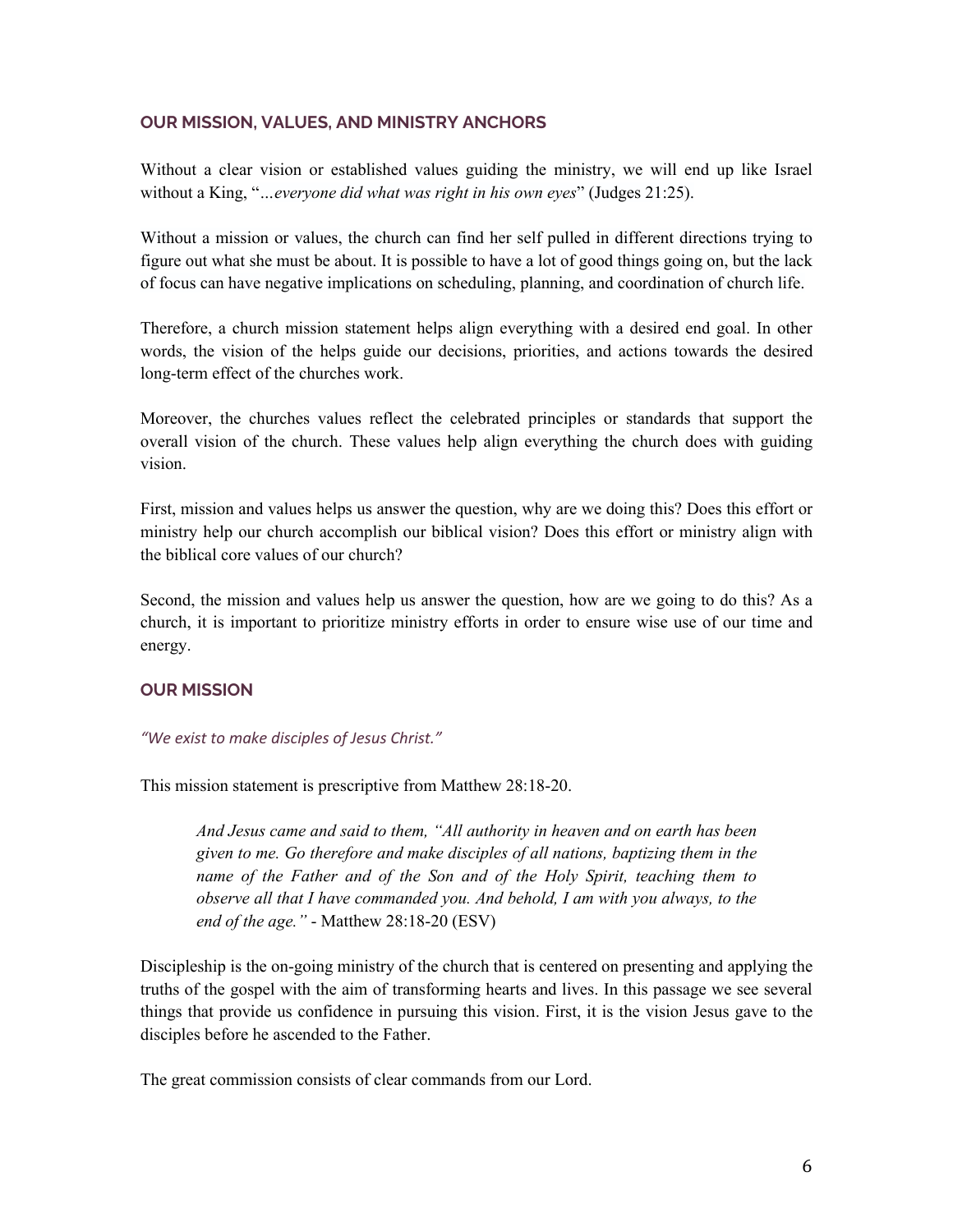- We are called to make disciples of all nations. In other words, we are called to go proclaim the gospel, and call for a response from all people without distinction. The gospel is the power to save all who believe.
- We are called to baptize those who have believed. Baptism is the public profession of faith. Not only is visible it a sign that God has brought them into the family; it is also a sign that the believer desires to enter the fellowship of the Church.
- We are also called to teach and observe all that Christ has commanded. This means that we are not only called to live according to His teaching, but also pass on the faith to others. All disciples are called to make disciples.

We find great confidence in the fact that Jesus is the sovereign authority over *heaven and earth* (28:18). At the same time, we find great comfort that Jesus is present with us at always, *to the end of the age* (28:20b).

# **OUR VALUES**

Our values of *Gospel Transformation*, *Loving Community*, and *Missional Living* are descriptive of the church in Acts 2:42-47.

*And they devoted themselves to the apostles' teaching and the fellowship, to the breaking of bread and the prayers. And awe came upon every soul, and many wonders and signs were being done through the apostles. And all who believed were together and had all things in common. And they were selling their possessions and belongings and distributing the proceeds to all, as any had need. And day by day, attending the temple together and breaking bread in their homes, they received their food with glad and generous hearts, praising God and having favor with all the people. And the Lord added to their number day by day those who were being saved.* - Acts 2:42-47 (ESV)

# GOSPEL TRANSFORMATION

We are a church family that focuses on heart transformation and character growth by applying the gospel to all of life.

*[42] And they devoted themselves to the apostles' teaching and the fellowship, to the breaking of bread and the prayers. [43] And awe came upon every soul, and many wonders and signs were being done through the apostles.* – Acts 2:42-43

This is a reference to the body of material considered authoritative because it was the message of Jesus proclaimed and accredited by the Apostles, namely, the entirety of the Bible. Therefore, the Christian community finds its sense of center in the good news of the word of God. And this, Luke tells us, was predominantly the reason for existence and the focus of the early Christian community. The church should be devoted to the apostles teaching.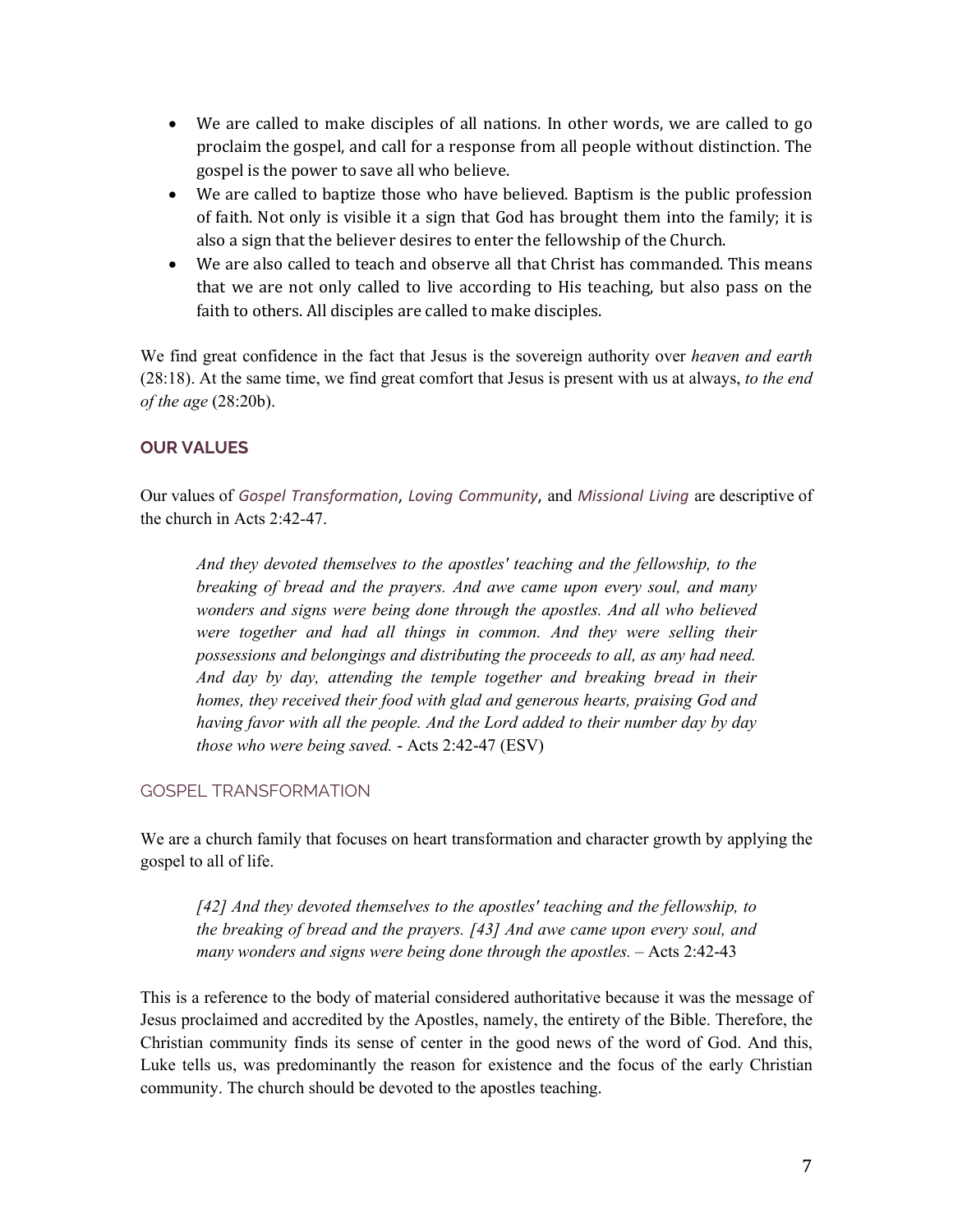Though the Apostles are gone, their voice is still heard in the text. It is often noted that disciple means "learner". The church is a fellowship of disciples that focuses on heart transformation and character growth by applying the gospel to all of life. It has often been said that growth in the Christian life rarely happens in isolation from other believers. Therefore, it is central that Christians seek gospel transformation in fellowship with one another through the study of God's word, fellowship, the breaking of bred, and prayer.

# LOVING COMMUNITY

We are a church family that loves one another in a way that reflects the power of the gospel.

*[44] And all who believed were together and had all things in common. [45] And they were selling their possessions and belongings and distributing the proceeds to all, as any had need. [46] And day by day, attending the temple together and breaking bread in their homes, they received their food with glad and generous hearts,* – Acts 2:44-46 (ESV)

The church has a distinctive form of loving community as compared to the outside world. According to the text this fellowship is marked by sharing all things in common and regularly breaking bread with one another. The sense of unity of these early Christians is expressed in their communal living. There was a voluntary generosity in sharing possessions, which is commendable.

The language of breaking bread is often used of ordinary meals, along with referring to the Lord's Supper. The Christian community is a place where hearts are warmed by devotion, an occasion for joy, love, and praise connected to Jesus. Christian community also included a commitment to worshiping together as a gathered church, and sharing life together in groups scattered throughout the city with gladness and sincerity of heart.

# MISSIONAL LIVING

We are a church family that defines our lives by mission in all that we do both here and worldwide.

*[47] praising God and having favor with all the people. And the Lord added to their number day by day those who were being saved.* – Acts 2:46-47 (ESV)

There is something about the message, quality of life, and unity of the church on mission that draws others to Christ. The Christian community, though far from perfect is sufficiently different and impressive to attract notice, to invite curiosity, and to inspire discipleship. The gospel message is the foundation and reason for such missional living.

We are called to praise God, and find favor among all people. This is the foundation for missonal living – both here and abroad. We scatter out into the world praising God and calling people to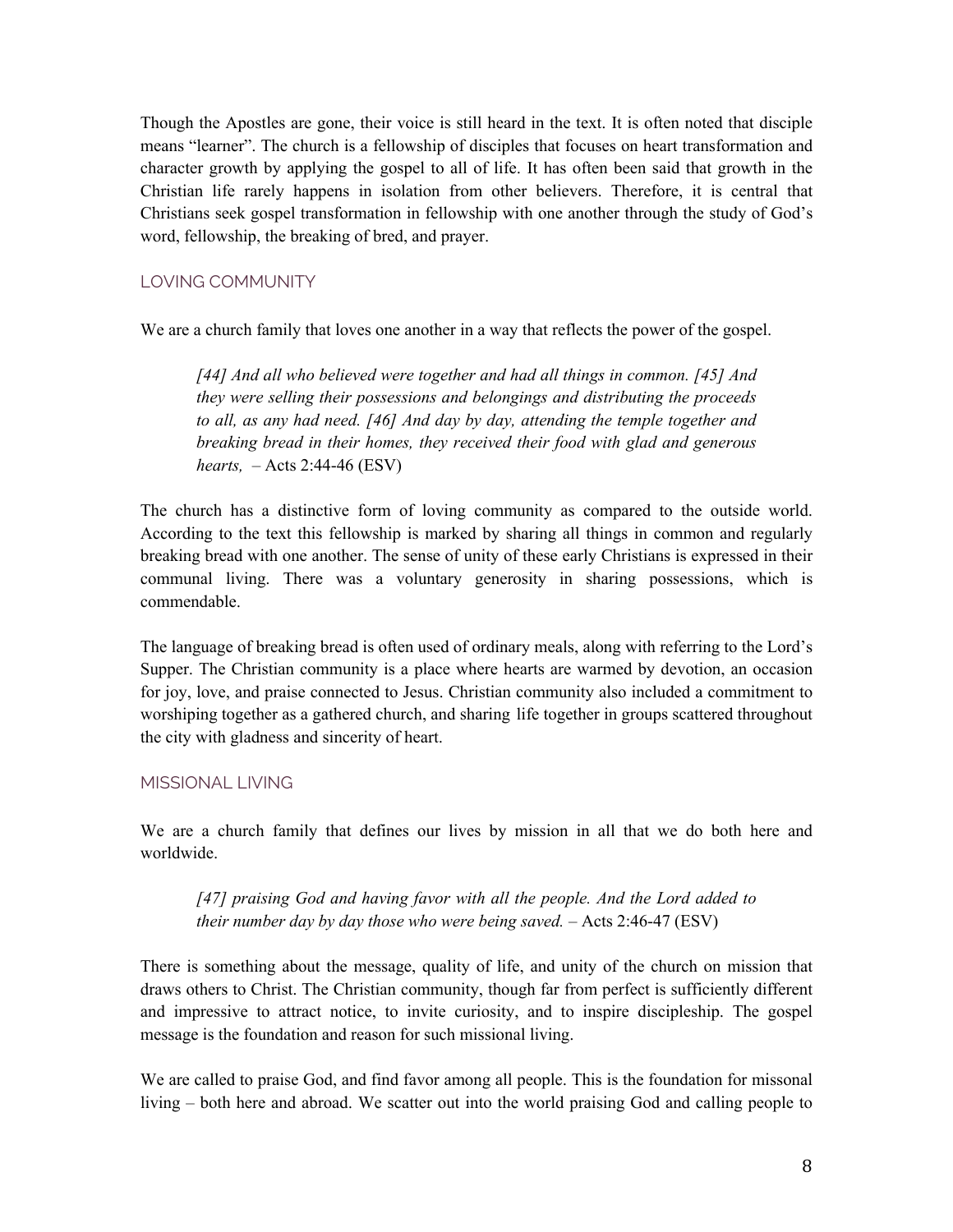Him. In the text, it is noticeable that as the church is faithful in these things, God brings to fruitfulness as He adds to their number through salvations.

#### **OUR SEVEN MINISTRY ANCHORS**

We need a few commitments to our mission and to one another that keep us on mission. An anchor is a device used to connect a boat to the bed of a body of water. The purpose of an anchor is to prevent the boat from drifting due to wind or current. These anchor statements are meant to keep us focused and prevent mission drift.

WE WILL PRAY FOR FAITHFULNESS AND FRUITFULNESS S

We cannot rely on our own wisdom or methods, we will not rely on gimmicks or attractions, we need to be dependent on God and ask for His wisdom in prayer for all matters. We must remain faithful to the Word, and trust in God for the fruit. Prayer is central to the life of our church, and the effectiveness of our  $\sum_{s \in P}$  ministry.  $\sum_{s \in P}$ 

WE WANT EVERY MEMBER ON MISSION SEE

Everyone who is saved by God, is sent by God. Everyone who is called is commissioned. Our expectation is that everyone sends or is sent internationally, nationally,  $\frac{1}{15}$  or locally (church planting or revitalization or in local parachurch ministries). Step

WE WILL EQUIP EVERY DISCIPLE TO BE A DISCIPLE-MAKER

We disciple in worship services (hundreds formally), Life Groups (15-30 people informally), and discipleship groups (4-6 same-sex people, intimately). Every disciple is called to make disciples. We need to take responsibility for encouraging one another's spiritual  $\frac{1}{35}$  growth. We need to multiply Life Groups on-campus and off-campus, raise up new stepleaders, and establish discipleship groups (prayer, Bible study,  $\frac{1}{15}$  accountability. Resources for discipleship groups can be found at sep fairviewchurch.org/resources.

# WE WILL COMMIT TO MATURING LEADERS IN ORDER TO MULTIPLY AND MINISTER TO MORE PEOPLE

We need to mature leaders through leadership training, teaching experience, and empowering. We need to multiply our Life Groups and discipleship groups to connect the unconnected. Maturing leaders and multiplying groups is how we will minister to more people. We need to pray that God sends us men called to pastor and enable them to prepare in our Ministry Training Center.

#### WE WILL ALLOW DISCIPLE-MAKING TO DRIVE OUR DECISION MAKING

When it comes to ministry endeavors, money investments, and mission's partnerships we need to ask "how does this help us make disciples" or "how does this enable trusted partners make disciples". The ultimate goal is not more decisions for Christ (and leave it there), but more disciples who make disciples of Jesus Christ.

WE WILL MEASURE OUR SUCCESS BY OUR SENDING CAPACITY, NOT OUR SEATING CAPACITY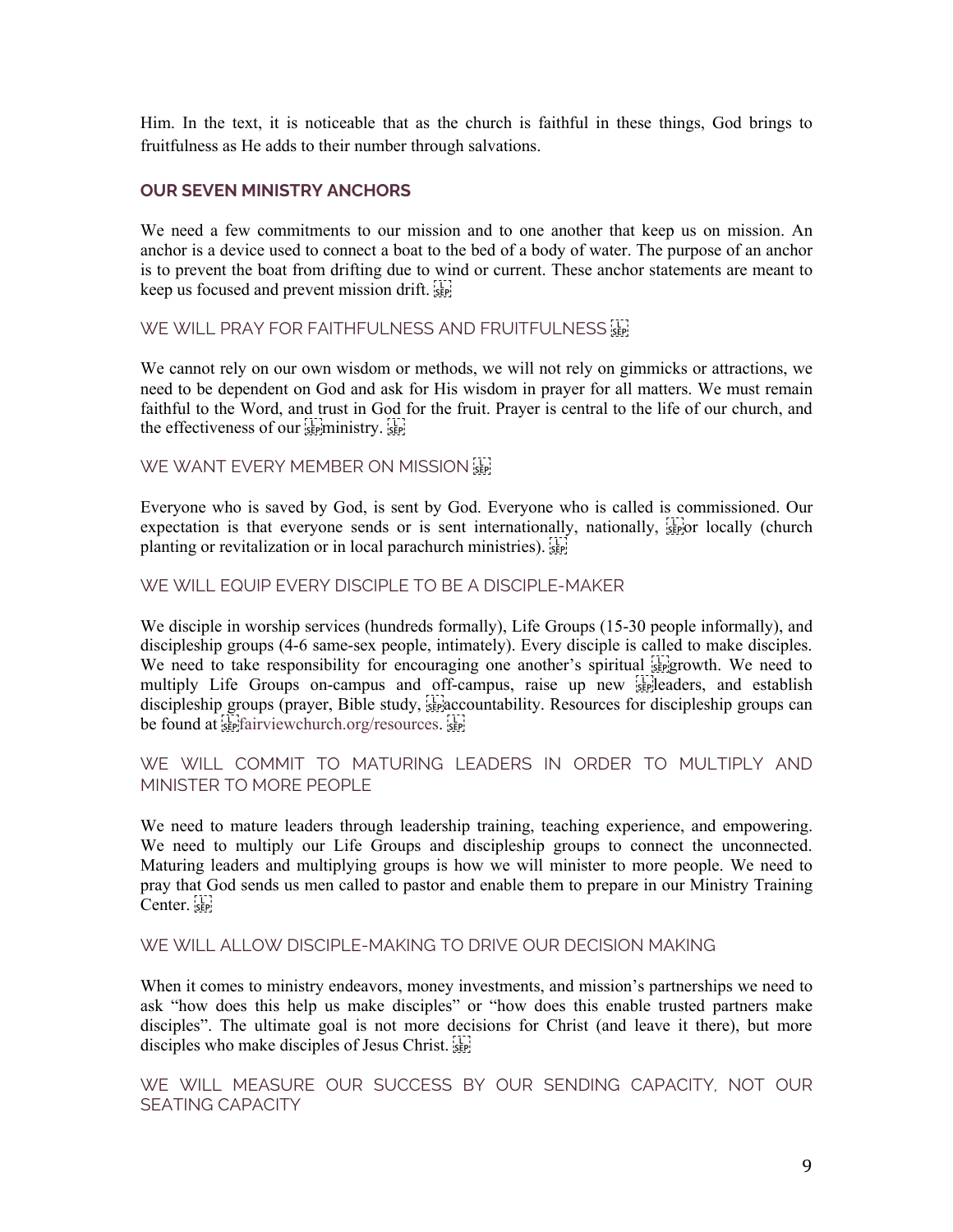Our ultimate goal is not to build a monument on a corner, but to multiply ministry in our community. We must be willing to send out our best leaders for mission, and trust that God will send others in their place. Again, think army over audience. Battleship over cruise ship. We will begin developing a plan to partner with other churches to plant and  $\frac{1}{25}$  revitalize.  $\frac{1}{25}$ 

# WE WILL PROTECT OUR UNITY EVEN WHEN THERE IS NOT UNIFORMITY

As a church grows or changes it is nearly impossible to achieve consensus in decision-making. If that is the goal, conflict will often arise and halt the process. If we cannot achieve uniformity in every decision, we must protect our unity. As we adapt to our changing community, change will take place in the church  $\frac{1}{2E}$  more often than it used to. In order to do this, we must trust the leadership and teams that we have  $\sum_{s \in P}$  voted in.

Our pastors, leaders, and teams must work to earn trust, and be committed  $\sum_{s \in \mathbb{N}}$  clear communication, and open to feedback. As a congregational church, all major decisions will be voted on. At the same  $\frac{1}{35}$  time, we must entrust the leaders and teams to lead.  $\frac{1}{35}$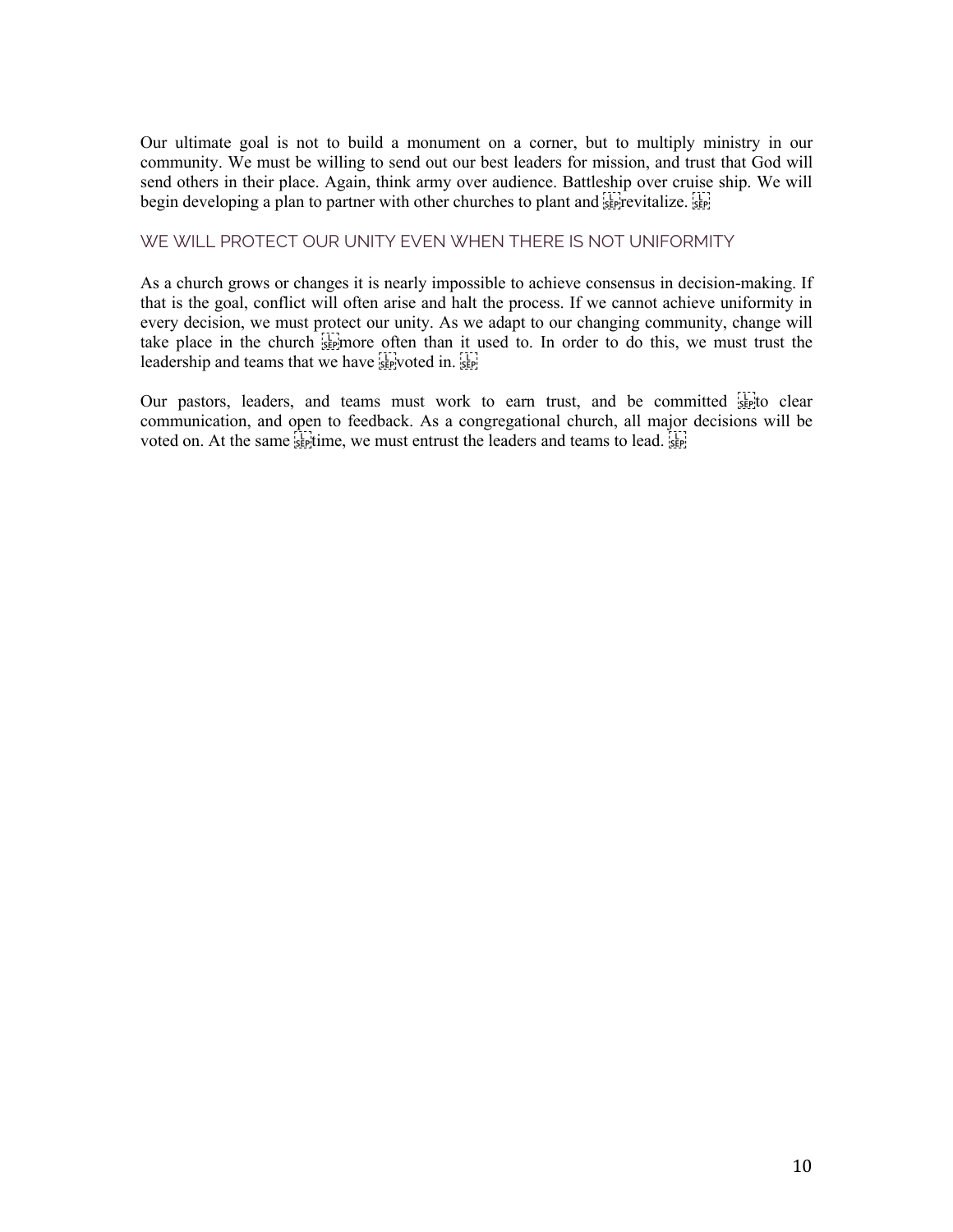### **OUR SHEPHERDING AND SENDING STRATEGY**

As a church family, our focus will be on people over programs. Sending over seating. For this reason, all of our primary discipleship focus points will be centered on cultivating gospeltransformation, loving community, and missional living in three primary shepherding venues, and sending people through two primary efforts.



# WORSHIP SERVICE

Our corporate worship service is the most formal discipleship gathering we have. In other words, there is one-way communication from the stage to the audience. We follow the New Testament descriptions of corporate worship. According to the Bible, very specific things took place as the church gathered.

- Reading and instruction from God's Word (1 Tim. 4:14)
- Congregational Singing (Eph. 5:18-19, Col 3:16).
- Prayer  $(1 \text{ Tim } 2:1-2, 8)$ .
- The ordinances of Baptism and the Lord's Supper (Matt  $28:19, 1$  Cor. 11:17-26).
- Giving  $(Acts 2, 4; Phil. 4:10-20; 2 Cor. 8, 9).$

In planning our worship services we are very specific with how we shape these gatherings. The form of the service is important, just like the content of the service is important. For this reason,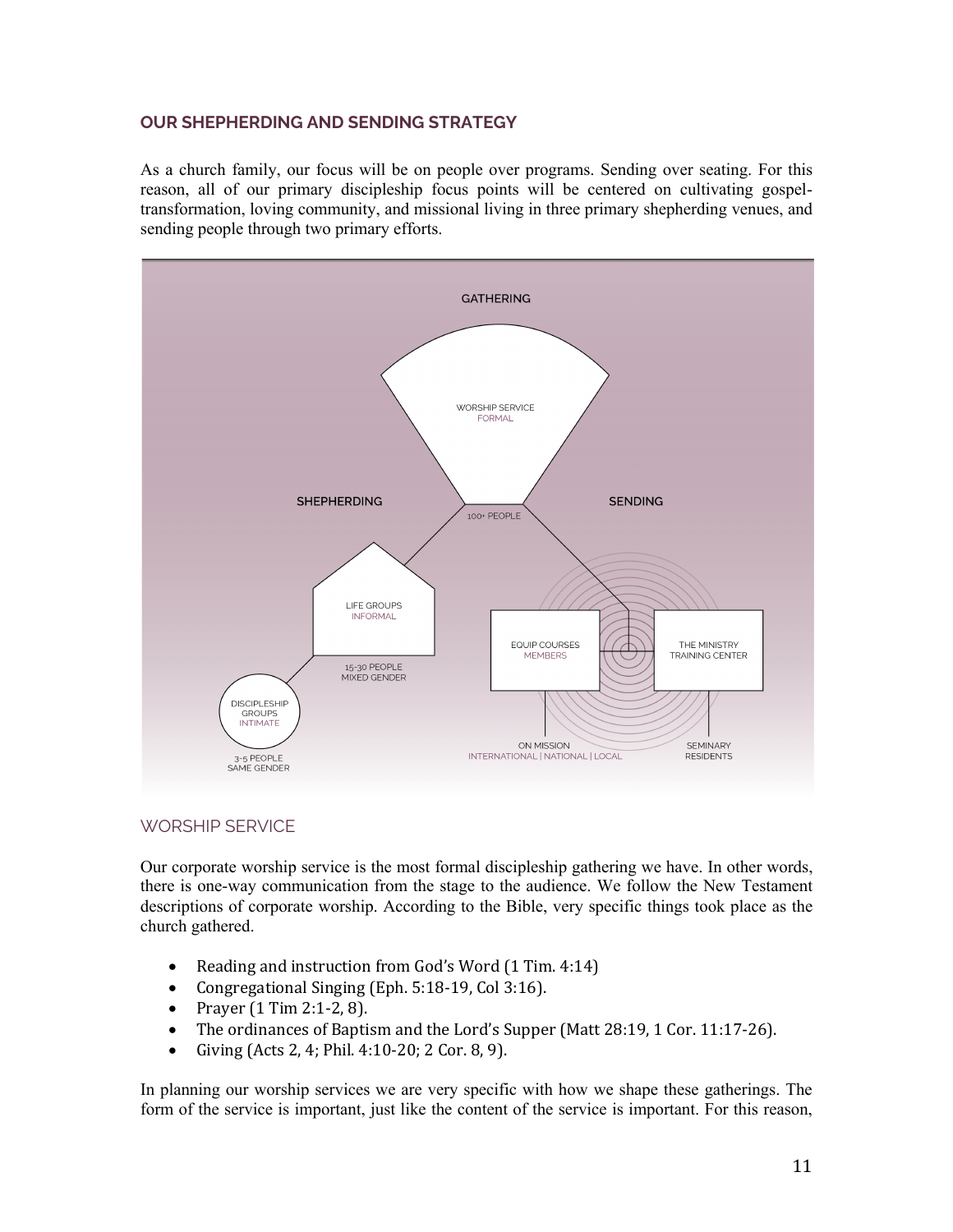our worship services are planned with a specific framework that is outlined in many Biblical instances where people encounter God (Leviticus 9; Deuteronomy 5:4-33; 2 Chronicles 5-7; Isaiah 6:1-13; Revelation 4-22).

- 1. Call to Worship
- 2. Adoration: Acknowledgment of the holiness and grandeur of God
- 3. Confession: Awareness of sin before a holy God
- 4. Assurance: Promise of grace provided by God himself
- 5. Thanksgiving: A response of thankfulness
- 6. Instruction and Invitation: An instruction for obedience
- 7. Sending: A promise of blessing, and call to live on mission.

Again, this is a framework. There is freedom within the framework for creative use of different worship elements, but the overall movement of the service will reflect how one encounters God. When the pattern of the service itself is shaped by the gospel, it honors Christ as Savior and King, who makes worship to the triune God possible.

#### LIFE GROUPS

Life Groups are central to our ministry as a church family. God has designed us for community and fellowship. The church is to be a learning-and-teaching fellowship in which the passing on of what we learn becomes a regular part of the service we render to one another.

Life Groups are a more informal but structured time of discipleship, usually consisting of 10-30 people. In general, our Life Groups open up with a time of fellowship and prayer requests. Then, the majority of the time in a Life Group will center studying and discussing God's word with an aim to applying it to the heart and living it out in life.

In Colossians 3:16 Paul tells us that we are to "teach and admonish one another." It's hard to do this when we're not regularly together with other members of the body of Christ (1 Corinthians 12). For this reason, in biblical times God's Word was almost always studied in the context of community (Deuteronomy 31:12; Nehemiah 8:1; Luke 4:16-21; Acts 13:44).

Christian sanctification is as much a group project as it is an individual pursuit. In community study, we also benefit from the insight, wisdom, and perspective of others. We're able to hear from those who are at different life stages, enabling us to see through the rich prism of the experience of others.

In fact, a recent study, published in the book *Transformational Groups*, found that 42 percent of Protestant churchgoers who are actively involved in a small group say they also regularly study and reflect on God's Word on their own throughout the week. That drops to 10 percent for those who aren't part of a small group.

The majority of Life Groups meet on campus on Sunday mornings. However, there are several off-campus Life Groups. One of the question that we should constantly ask ourselves is, are we just meeting or are we on mission?

#### DISCIPLESHIP GROUPS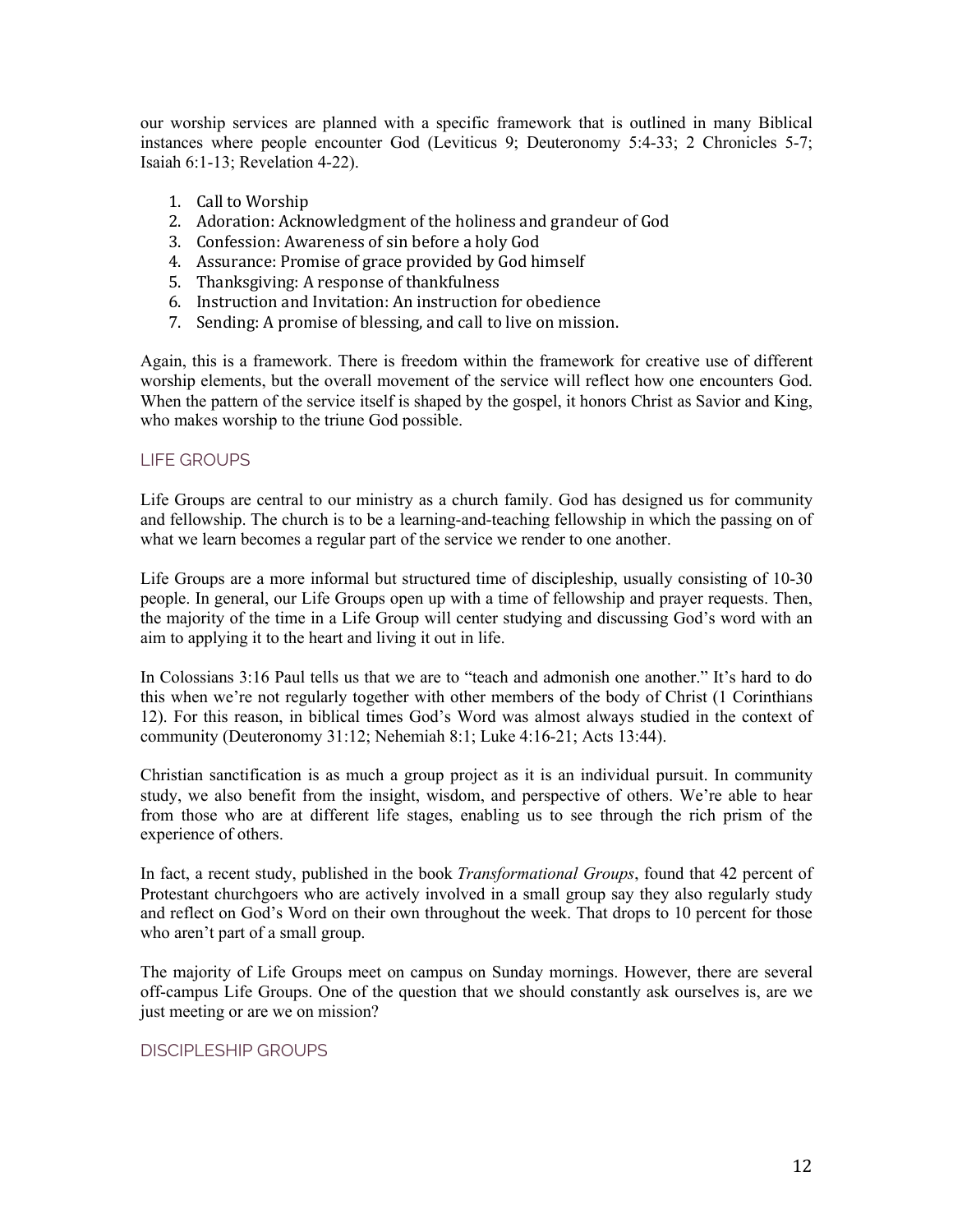Discipleship groups are more intimate gatherings where a small group of believers challenge one another, pray for one another, and study God's word together.

There is a certain level of discipleship that cannot take place in a Life Group with 15-30 people. The central goal of discipleship groups is accountability and deep study and reflection on God's word. These groups meet at many times and at many places in the community.

# EQUIP COURSES

On Wednesday evenings, we offer Equip courses. Equip courses are a series of 12-week courses designed to train the church to make disciples of Jesus Christ. They cover several areas of practical theology. The format of each course is designed in such a way that course members not only receive instruction but also, consider the practical implication of the various topics and are equipped to apply their beliefs to each sphere of their lives.

Our church members need good foundations to grow. Through the Equip Courses, we are offering a series of classes to church members so that they internalize their faith and connect it practically to everyday life. These classes are part of a structured curriculum that we hope every Covenant Member will participate.

### THE MINISTRY TRAINING CENTER

One of the primary calls of pastors and healthy churches in the New Testament is to equip believers and send them out to do the work of the ministry  $(2$  Tim. 2:2; Eph. 4:12). It was out of this conviction that the Ministry Training Center was born.

The Ministry Training Center (MTC) is a training program for men and women pursuing a call to local-church ministry. Seminary Residents will receive meaningful ministry experience, theological training, and personal mentorship all within the local church setting. Furthermore, Residents will have the opportunity to earn course credit through Southeastern Baptist Theological Seminary's EQUIP Program.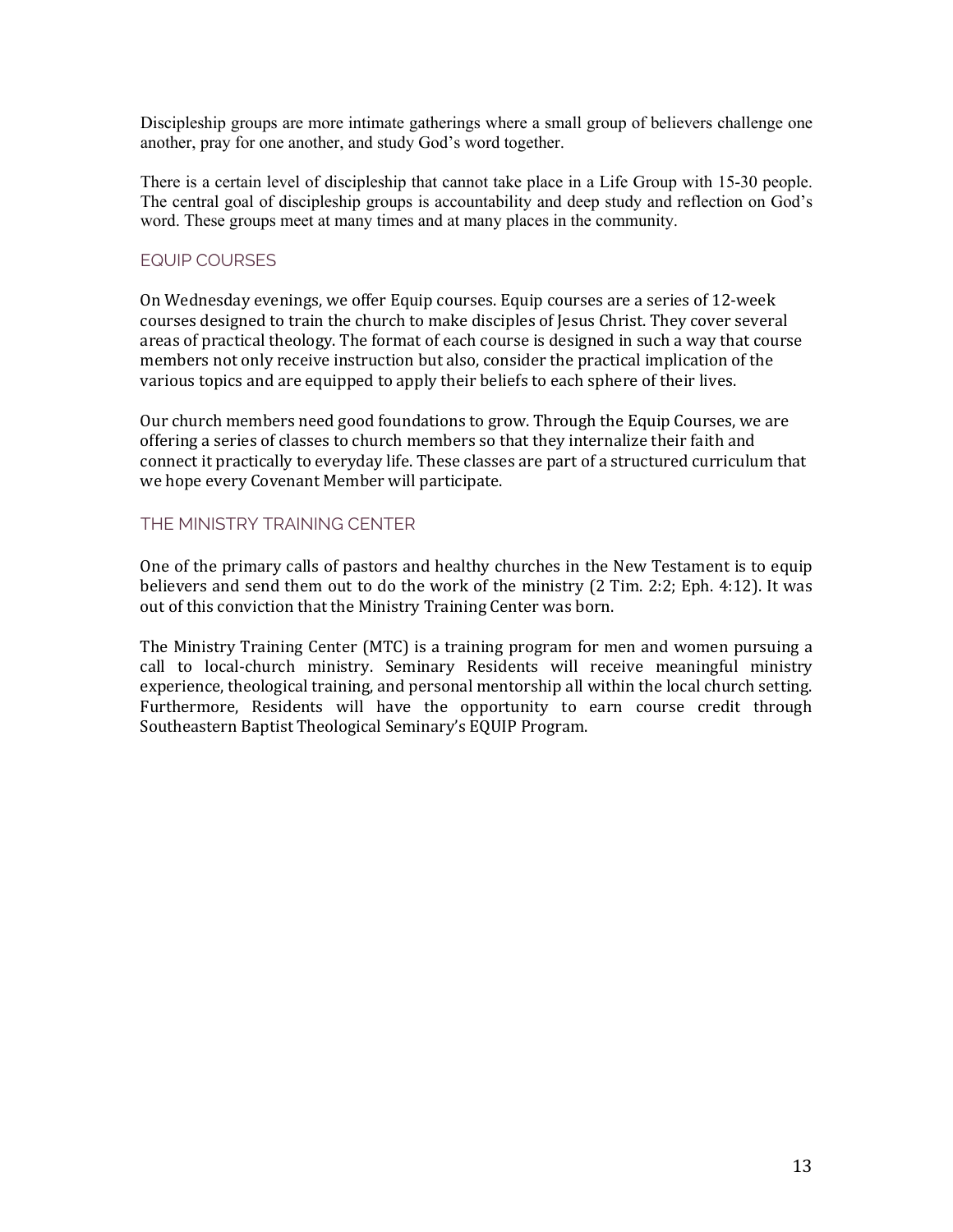### **WHY DO WE HAVE A MEMBERSHIP COVENANT?**

One might ask, "why is a membership covenant" helpful to the local church. Here are three considerations. 

#### A DISCIPLESHIP TOOL TO HELP PEOPLE UNDERSTAND THE BIBLICAL EXPECTATIONS OF GENUINE CHRISTIANS

A church covenant simply attempts to summarize the 1,050 New Testament commands for the Christian life. In a culture where local churches interpret the Bible in various ways, membership covenants attempt to clarify the biblical expectations of Christians according to the understanding of a particular autonomous local church. Our church has a "statement of faith" that articulates a summary of our theological *beliefs* according to Scripture, a church membership covenant functions to articulate Christian *behavior* as commanded in Scripture. The church covenant serves as an effective discipleship tool in the pursuit of sanctification. It can also be an effective tool to qualify members who  $-$  by virtue of their membership - will vote on the church affairs, potentially teach, and eventually rise into leadership positions. It is a commitment that we make to one another as members of this local autonomous church family.

#### A DISCIPLESHIP TOOL TO HELP PEOPLE UNDERSTAND THE IMPORTANCE OF LOCAL AUTONOMOUS BAPTIST CHURCH MEMBERSHIP

Baptist congregations have been using covenants since the 1600's, when the protestant church broke off from the Catholic tradition. Baptist churches have historically established themselves and how they will function by documents such as a constitution and bylaws, statement of faith, and membership covenant. As the Baptist Faith and Message 2000 (our statement of faith) states "*a New Testament church of the Lord Jesus Christ is an autonomous local congregation of baptized believers, associated by covenant in the faith and fellowship of the gospel*." In our culture, such documents are needed, especially when many Christians do not understand the importance of church membership and many churches no longer practice membership. Therefore, a membership covenant is helpful in that it provides a church family with a tool for explaining and teaching potential (and current) members the expectations of those who desire to join the church. In the Bible it is clear that there are ongoing responsibilities and expectations of those who claim to follow Christ, which have implications on how we live together in unity a church family.

### A DISCIPLESHIP TOOL TO HELP GUARD AND PROTECT THE LOCAL AUTONOMOUS BAPTIST CHURCH

A church membership covenant clearly defines the boundary lines of belief and behavior in a particular local autonomous church. In order to protect the church, such a document would help discourage people who refuse to agree with the Biblical standards that it outlines. In this sense, a covenant functions a filter for church membership. So, this requirement might discourage people from joining who should not join, which is a good thing for the unity and health of the church. Finally, it might actually be the case that for a good number of Christians, requiring that new members agree to a membership covenant will attract people to the church because they will see that we take following Christ and the commitment to one another seriously in order to maintain the health of our local church family. Moreover, the church covenant can function as a tool in discipleship to teach new believers what the Bible expects of all Christians and thus help in their Bible guided, Spirit empowered sanctification.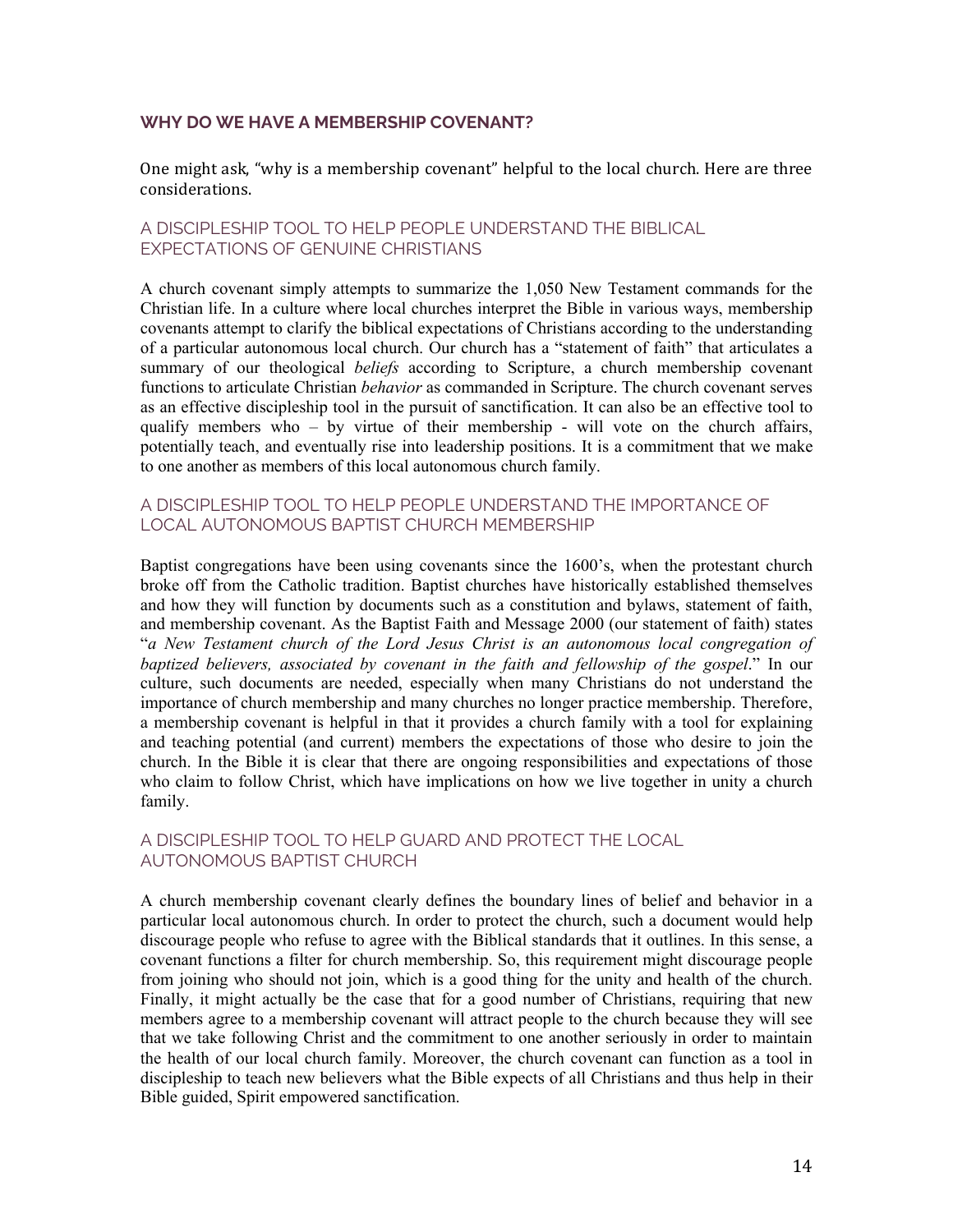# **OUR MEMBERSHIP COVENANT**

Having been led by the Holy Spirit to repentance and faith in the Lord Jesus Christ according to the will of the Father, and having been baptized as believers in the name of the Father, the Son, and the Holy Spirit, we desire to be obedient to God's Word, and therefore, with the gracious aid of God, commit to:

# GOSPEL TRANSFORMATION

- Pray for and seek the salvation of others through the proclamation of the gospel;
- Fight against sin in the pursuit of sanctification through personal and group discipleship;
- Confess, believe, and defend biblical doctrine as summarized in our statement of faith;
- Speak the truth in love to one another in a way that is edifying and receive admonishment as occasion may require; and
- Be slow to take offense and always ready to reconcile and to offer forgiveness freely to one another.

# LOVING COMMUNITY

- Pray for the church as a whole, for her members, and for our mission partners;
- Participate in worship gatherings, the ordinances, Life Groups, and members' meetings regularly and faithfully;
- Pursue our church's mission in a spirit of loving cooperation, submitting to the leaders who have been granted authority by the congregation;
- Protect the unity of the church by walking together in Christian love; and
- Serve one another as members of one body, using our spiritual gifts, natural abilities, and resources.

# MISSIONAL LIVING

- Pray for boldness and opportunities to share the gospel with gentleness and respect, always ready to give the reason for the hope that is within us;
- Be zealous in our efforts to advance the gospel of Jesus Christ, submitting our preferences and comforts to the mission of making disciples;
- Commit to equip, send, and support one another for international, national, and local missions efforts;
- Give of our finances generously, sacrificially, and regularly in support of the ministries of the church and our mission partners; and
- Be faithful kingdom witnesses in all areas of life by walking in the fruit of the Spirit and aiding those in need.

Now to Him who is able to keep us from stumbling and to present us blameless before the presence of His glory with great joy, to the only God, our Savior, through Jesus Christ, our Lord, be glory, majesty, dominion, and authority before all time and now and forevermore. Amen.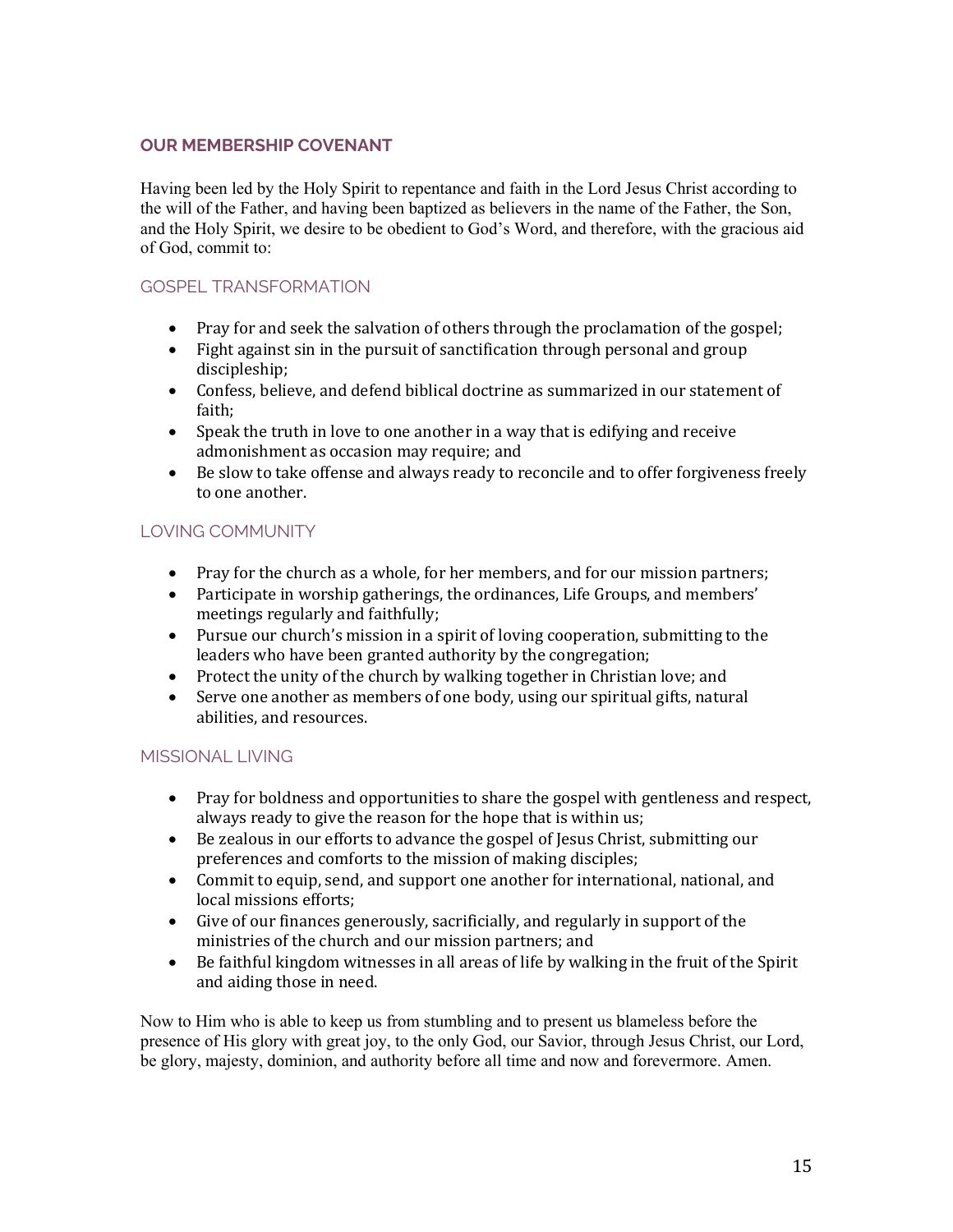#### **OUR THEOLOGICAL BELEIFS**

Fairview Baptist Church is an autonomous church. At the same time, we voluntarily associate with the Southern Baptist Convention. In 2000, Southern Baptists prepared and adopted a statement of faith called the Baptist Faith and Message (2000) that reflects the generally held convictions of her churches. It serves as a guide to understanding who they are, and what they hold as common theological beliefs.

# THE SCRIPTURES

The Holy Bible was written by men divinely inspired and is God's revelation of Himself to man. It is a perfect treasure of divine instruction. It has God for its author, salvation for its end, and truth, without any mixture of error, for its matter. Therefore, all Scripture is totally true and trustworthy. It reveals the principles by which God judges us, and therefore is, and will remain to the end of the world the true center of Christian union, and the supreme standard by which all human conduct, creeds, and religious opinions should be tried. All Scripture is a testimony to Christ, who is Himself the focus of divine revelation.

*Exodus 24:4; Deuteronomy 4:1-2; 17:19; Joshua 8:34; Psalms 19:7-10; 119:11,89,105,140; Isaiah 34:16; 40:8; Jeremiah 15:16; 36:1-32; Matthew 5:17-18; 22:29; Luke 21:33; 24:44-46; John 5:39; 16:13-15; 17:17; Acts 2:16; 17:11; Romans 15:4; 16:25-26; 2 Timothy 3:15-17; Hebrews 1:1-2; 4:12; 1 Peter 1:25; 2 Peter 1:19-21.*

# GOD

There is one and only one living and true God. …The eternal triune God reveals Himself to us as Father, Son and Holy Spirit, with distinct personal attributes, but without division of nature, essence, or being.

# GOD THE FATHER

God as Father reigns with providential care over His universe, His creatures, and the flow of the stream of human history according to the purposes of His grace. …God is Father in truth to those who become children of God through faith in Jesus Christ.

*Genesis 1:1; 2:7; Exodus 3:14; 6:2-3; 15:11; 20:1; Leviticus 22:2; Deuteronomy 6:4; 32:6; 1 Chronicles 29:10; Psalm 19:1-3; Isaiah 43:3,15; 64:8; Jeremiah 10:10; 17:13; Matthew 6:9; 7:11; 23:9; 28:19; Mark 1:9-11; John 4:24; 5:26; 14:6-13; 17:1-8; Acts 1:7; Romans 8:14-15; 1 Corinthians 8:6; Galatians 4:6; Ephesians 4:6; Colossians 1:15; 1 Timothy 1:17; Hebrews 11:6; 12:9; 1 Peter 1:17; 1 John 5:7.*

# GOD THE SON

Christ is the eternal Son of God. In His incarnation as Jesus Christ, He was conceived of the Holy Spirit and born of the virgin Mary. …He honored the divine law by His personal obedience, and in His substitutionary death on the cross, He made provision for the redemption of men from sin.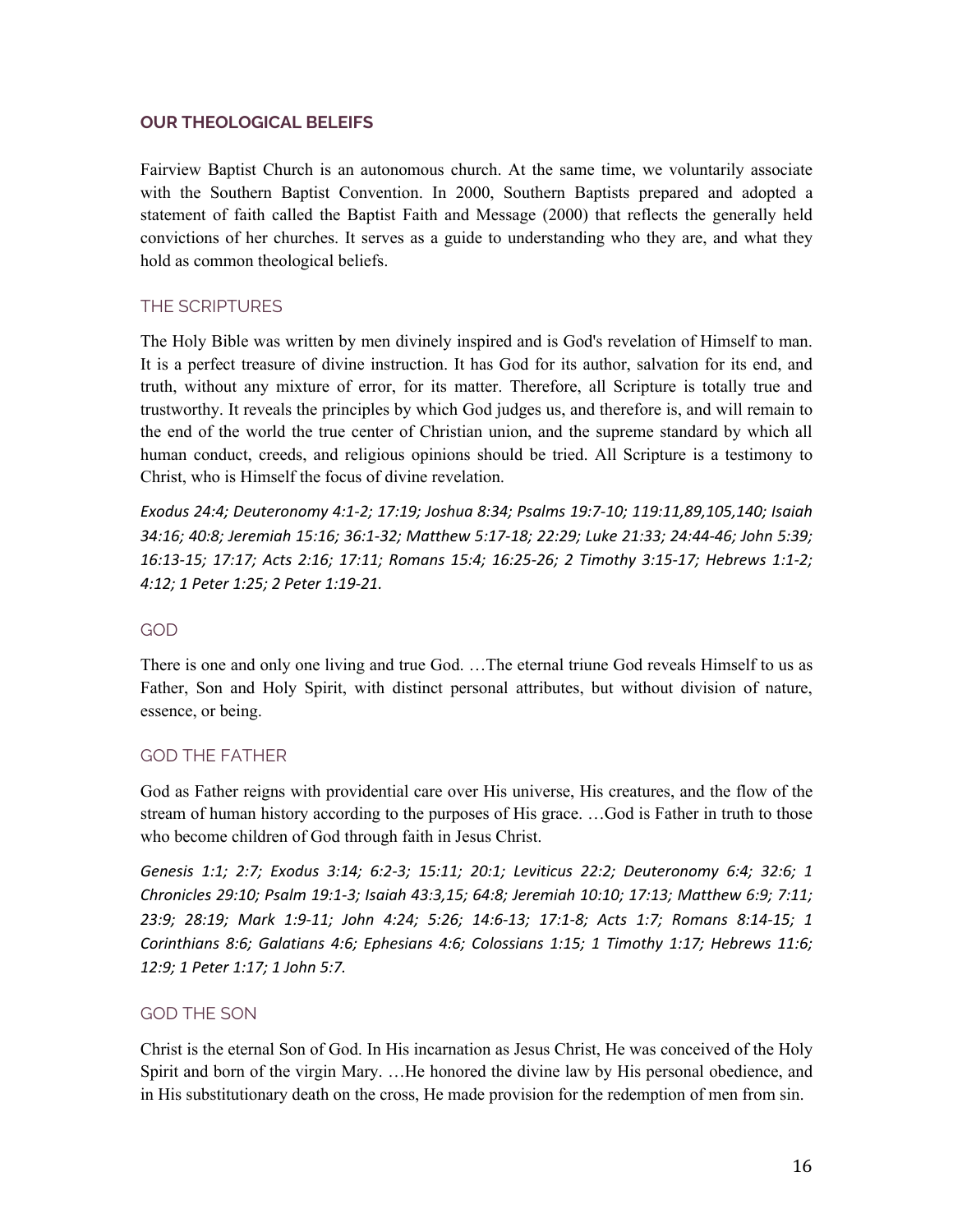*Genesis 18:1; Psalms 2:7; 110:1; Isaiah 7:14; 53; Matthew 1:18-23; 3:17; 8:29; 11:27; 14:33; 16:16,27; 17:5; 27; 28:1-6,19; Mark 1:1; 3:11; Luke 1:35; 4:41; 22:70; 24:46; John 1:1-18,29; 10:30,38; 11:25-27; 12:44-50; 14:7-11; 16:15-16,28; 17:1-5, 21-22; 20:1-20,28; Acts 1:9; 2:22-24; 7:55-56; 9:4-5,20; Romans 1:3-4; 3:23-26; 5:6-21; 8:1-3,34; 10:4; 1 Corinthians 1:30; 2:2; 8:6; 15:1-8,24-28; 2 Corinthians 5:19-21; 8:9; Galatians 4:4-5; Ephesians 1:20; 3:11; 4:7-10; Philippians 2:5-11; Colossians 1:13-22; 2:9; 1 Thessalonians 4:14-18; 1 Timothy 2:5-6; 3:16; Titus 2:13-14; Hebrews 1:1-3; 4:14-15; 7:14-28; 9:12-15,24-28; 12:2; 13:8; 1 Peter 2:21-25; 3:22; 1 John 1:7-9; 3:2; 4:14-15; 5:9; 2 John 7-9; Revelation 1:13-16; 5:9-14; 12:10-11; 13:8; 19:16.*

### GOD THE HOLY SPIRIT

The Holy Spirit is the Spirit of God, fully divine. …He exalts Christ. He convicts men of sin, of righteousness and of judgment. …He enlightens and empowers the believer and the church in worship, evangelism, and service.

*Genesis 1:2; Judges 14:6; Job 26:13; Psalms 51:11; 139:7; Isaiah 61:1-3; Joel 2:28-32; Matthew 1:18; 3:16; 4:1; 12:28-32; 28:19; Mark 1:10,12; Luke 1:35; 4:1,18-19; 11:13; 12:12; 24:49; John 4:24; 14:16-17,26; 15:26; 16:7-14; Acts 1:8; 2:1-4,38; 4:31; 5:3; 6:3; 7:55; 8:17,39; 10:44; 13:2; 15:28; 16:6; 19:1-6; Romans 8:9-11,14-16,26-27; 1 Corinthians 2:10-14; 3:16; 12:3-11,13; Galatians 4:6; Ephesians 1:13-14; 4:30; 5:18; 1 Thessalonians 5:19; 1 Timothy 3:16; 4:1; 2 Timothy 1:14; 3:16; Hebrews 9:8,14; 2 Peter 1:21; 1 John 4:13; 5:6-7; Revelation 1:10; 22:17.*

#### MAN

Man is the special creation of God, in His own image. He created them male and female as the crowning work of His creation. …By his free choice man sinned against God and brought sin into the human race. … The sacredness of human personality is evident in that God created man in His own image, and in that Christ died for man; therefore every person of every race possesses dignity and is worthy of respect and Christian love.

*Genesis 1:26-30; 2:5,7,18-22; 3; 9:6; Psalms 1; 8:3-6; 32:1-5; 51:5; Isaiah 6:5; Jeremiah 17:5; Matthew 16:26; Acts 17:26-31; Romans 1:19-32; 3:10-18,23; 5:6,12,19; 6:6; 7:14-25; 8:14-18,29; 1 Corinthians 1:21-31; 15:19,21-22; Ephesians 2:1-22; Colossians 1:21-22; 3:9-11.*

#### **SALVATION**

Salvation involves the redemption of the whole man, and is offered freely to all who accept Jesus Christ as Lord and Savior, who by His own blood obtained eternal redemption for the believer. In its broadest sense salvation includes regeneration, justification, sanctification, and glorification.

*Genesis 3:15; Exodus 3:14-17; 6:2-8; Matthew 1:21; 4:17; 16:21-26; 27:22-28:6; Luke 1:68-69; 2:28-32; John 1:11-14,29; 3:3-21,36; 5:24; 10:9,28-29; 15:1-16; 17:17; Acts 2:21; 4:12; 15:11; 16:30-31; 17:30-31; 20:32; Romans 1:16-18; 2:4; 3:23-25; 4:3; 5:8-10; 6:1-23; 8:1-18,29-39; 10:9- 10,13; 13:11-14; 1 Corinthians 1:18,30; 6:19-20; 15:10; 2 Corinthians 5:17-20; Galatians 2:20; 3:13; 5:22-25; 6:15; Ephesians 1:7; 2:8-22; 4:11-16; Philippians 2:12-13; Colossians 1:9-22; 3:1; 1*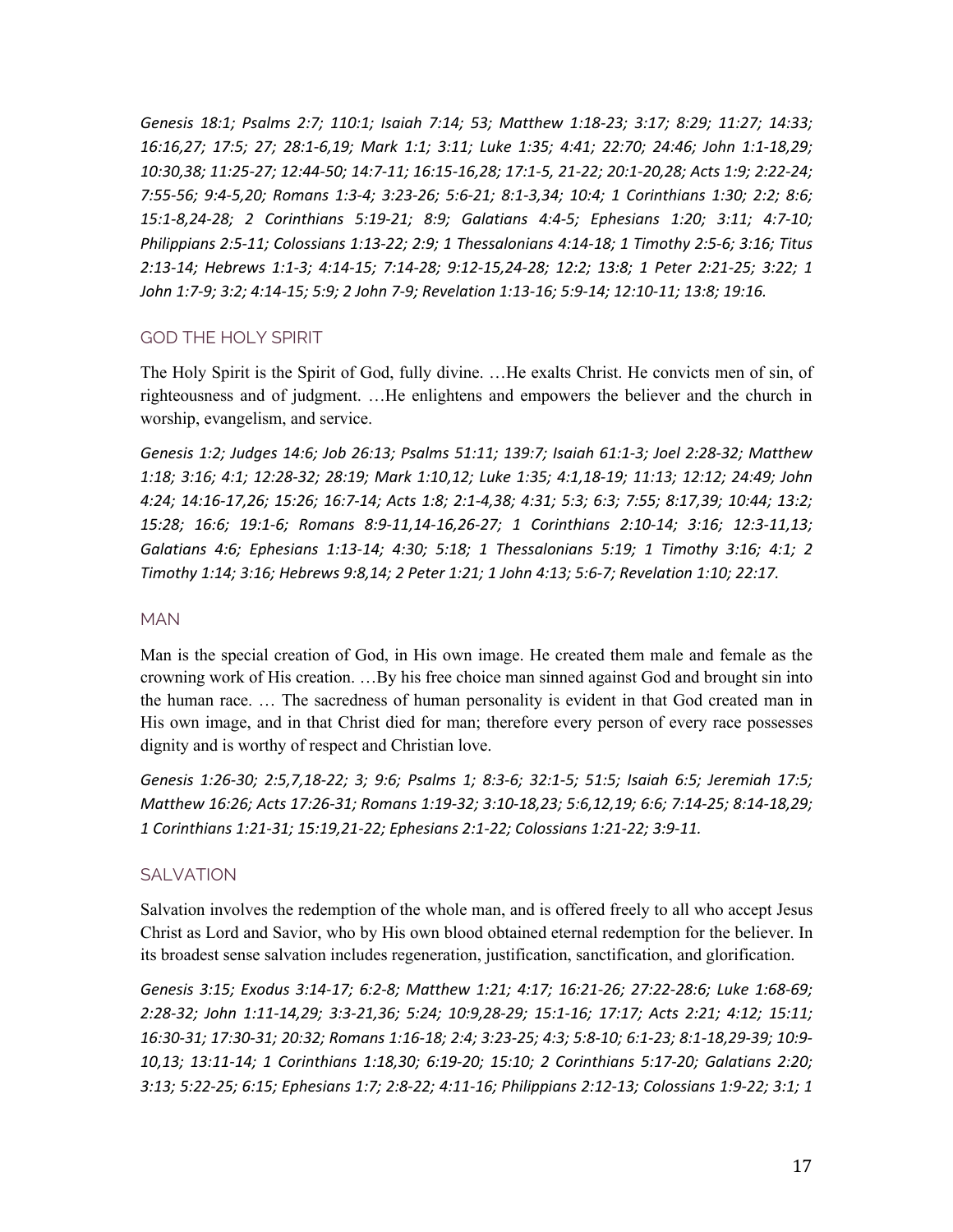*Thessalonians 5:23-24; 2 Timothy 1:12; Titus 2:11-14; Hebrews 2:1-3; 5:8-9; 9:24-28; 11:1- 12:8,14; James 2:14-26; 1 Peter 1:2-23; 1 John 1:6-2:11; Revelation 3:20; 21:1-22:5.*

### GOD'S PURPOSES OF GRACE

Election is the gracious purpose of God, according to which He regenerates, justifies, sanctifies, and glorifies sinners. …All true believers endure to the end. Those whom God has accepted in Christ, and sanctified by His Spirit will never fall away from the state of grace, but shall persevere to the end.

*Genesis 12:1-3; Exodus 19:5-8; 1 Samuel 8:4-7,19-22; Isaiah 5:1-7; Jeremiah 31:31ff.; Matthew 16:18-19; 21:28-45; 24:22,31; 25:34; Luke 1:68-79; 2:29-32; 19:41-44; 24:44-48; John 1:12-14; 3:16; 5:24; 6:44-45,65; 10:27-29; 15:16; 17:6,12,17-18; Acts 20:32; Romans 5:9-10; 8:28-39; 10:12-15; 11:5-7,26-36; 1 Corinthians 1:1-2; 15:24-28; Ephesians 1:4-23; 2:1-10; 3:1-11; Colossians 1:12-14; 2 Thessalonians 2:13-14; 2 Timothy 1:12; 2:10,19; Hebrews 11:39–12:2; James 1:12; 1 Peter 1:2-5,13; 2:4-10; 1 John 1:7-9; 2:19; 3:2.*

### THE CHURCH

A New Testament church of the Lord Jesus Christ is an autonomous local congregation of baptized believers, associated by covenant in the faith and fellowship of the gospel, observing the two ordinances of Christ, governed by His laws, exercising the gifts, rights, and privileges invested in them by His Word, and seeking to extend the gospel to the ends of the earth. Each congregation operates under the Lordship of Christ through democratic processes. In such a congregation each member is responsible and accountable to Christ as Lord. Its scriptural officers are pastors and deacons. While both men and women are gifted for service in the church, the office of pastor is limited to men as qualified by Scripture.

*Matthew 16:15-19; 18:15-20; Acts 2:41-42,47; 5:11-14; 6:3-6; 13:1-3; 14:23,27; 15:1-30; 16:5; 20:28; Romans 1:7; 1 Corinthians 1:2; 3:16; 5:4-5; 7:17; 9:13-14; 12; Ephesians 1:22-23; 2:19-22; 3:8-11,21; 5:22-32; Philippians 1:1; Colossians 1:18; 1 Timothy 2:9-14; 3:1-15; 4:14; Hebrews 11:39-40; 1 Peter 5:1-4; Revelation 2-3; 21:2-3.*

#### BAPTISM AND THE LORD'S SUPPER

Christian baptism is the immersion of a believer in water. …It is an act of obedience symbolizing the believer's faith in a crucified, buried, and risen Savior, the believer's death to sin, the burial of the old life, and the resurrection to walk in newness of life in Christ Jesus. The Lord's Supper is a symbolic act of obedience whereby members … memorialize the death of the Redeemer and anticipate His second coming.

*Matthew 3:13-17; 26:26-30; 28:19-20; Mark 1:9-11; 14:22-26; Luke 3:21-22; 22:19-20; John 3:23; Acts 2:41-42; 8:35-39; 16:30-33; 20:7; Romans 6:3-5; 1 Corinthians 10:16,21; 11:23-29; Colossians 2:12.*

#### EVANGELISM AND MISSIONS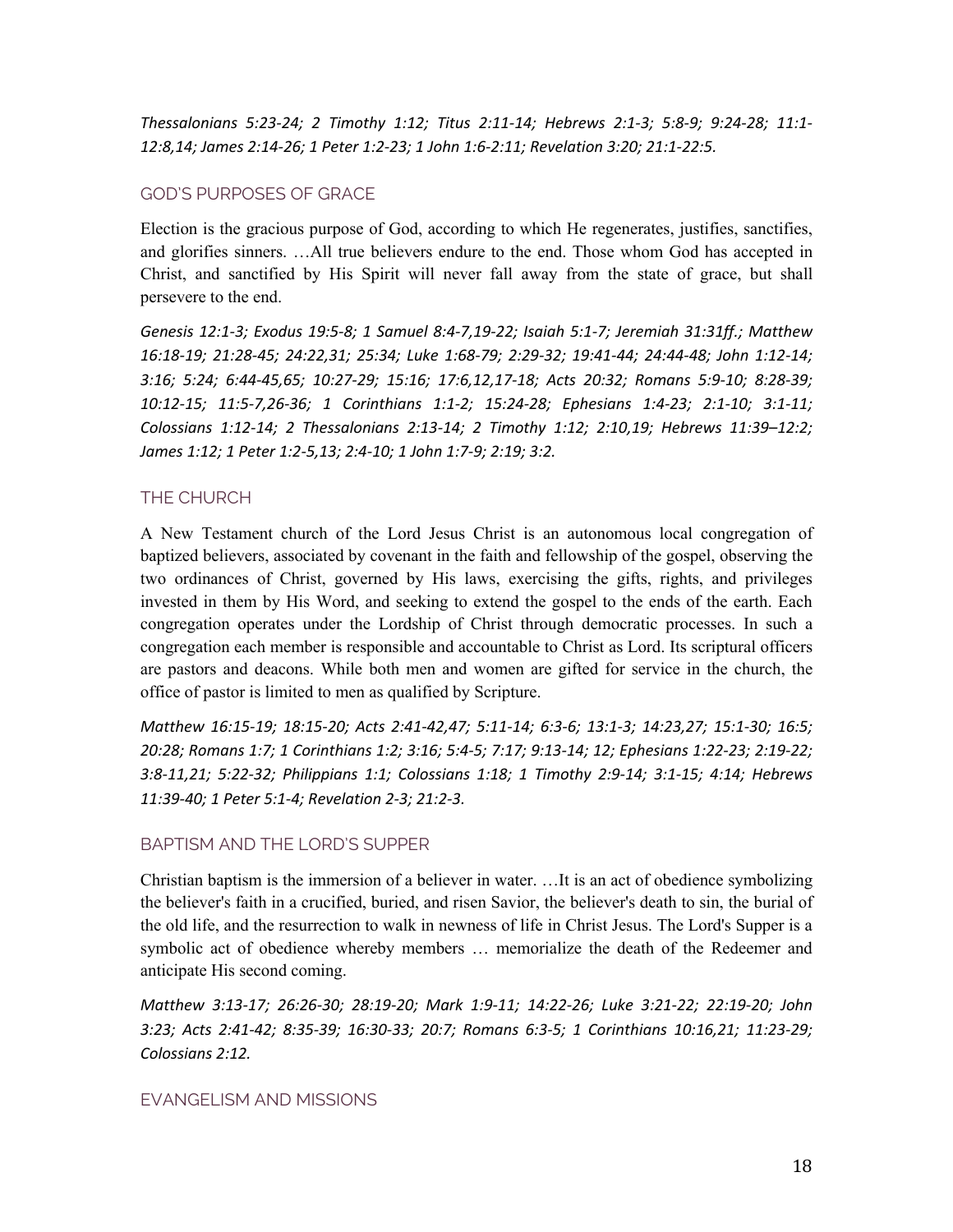It is the duty and privilege of every follower of Christ and every church of the Lord Jesus Christ to endeavor to make disciples of all nations... to seek constantly to win the lost to Christ by verbal witness undergirded by a Christian lifestyle, and by other methods in harmony with the gospel of Christ.

*Genesis 12:1-3; Exodus 19:5-6; Isaiah 6:1-8; Matthew 9:37-38; 10:5-15; 13:18-30, 37-43; 16:19; 22:9-10; 24:14; 28:18-20; Luke 10:1-18; 24:46-53; John 14:11-12; 15:7-8,16; 17:15; 20:21; Acts 1:8; 2; 8:26-40; 10:42-48; 13:2-3; Romans 10:13-15; Ephesians 3:1-11; 1 Thessalonians 1:8; 2 Timothy 4:5; Hebrews 2:1-3; 11:39-12:2; 1 Peter 2:4-10; Revelation 22:17.*

# THE LORD'S DAY

The first day of the week is the Lord's Day. …It commemorates the resurrection of Christ from the dead and should be employed in exercises of worship and spiritual devotion.

*Exodus 20:8-11; Matthew 12:1-12; 28:1ff.; Mark 2:27-28; 16:1-7; Luke 24:1-3,33-36; John 4:21- 24; 20:1,19-28; Acts 20:7; Romans 14:5-10; I Corinthians 16:1-2; Colossians 2:16; 3:16; Revelation 1:10.*

# THE KINGDOM

The Kingdom of God includes both His general sovereignty over the universe and His particular kingship over men who willfully acknowledge Him as King. Particularly the Kingdom is the realm of salvation into which men enter by trustful, childlike commitment to Jesus Christ. Christians ought to pray and to labor that the Kingdom may come and God's will be done on earth. The full consummation of the Kingdom awaits the return of Jesus Christ and the end of this age.

*Genesis 1:1; Isaiah 9:6-7; Jeremiah 23:5-6; Matthew 3:2; 4:8-10,23; 12:25-28; 13:1-52; 25:31-46; 26:29; Mark 1:14-15; 9:1; Luke 4:43; 8:1; 9:2; 12:31-32; 17:20-21; 23:42; John 3:3; 18:36; Acts 1:6-7; 17:22-31; Romans 5:17; 8:19; 1 Corinthians 15:24-28; Colossians 1:13; Hebrews 11:10,16; 12:28; 1 Peter 2:4-10; 4:13; Revelation 1:6,9; 5:10; 11:15; 21-22.*

# LAST THINGS

God, in His own time and in His own way, will bring the world to its appropriate end. …Jesus Christ will return personally and visibly…the dead will be raised; and Christ will judge all men in righteousness. The unrighteous will be consigned to Hell. …The righteous… will receive their reward and will dwell forever in Heaven with the Lord.

*Isaiah 2:4; 11:9; Matthew 16:27; 18:8-9; 19:28; 24:27,30,36,44; 25:31-46; 26:64; Mark 8:38; 9:43-48; Luke 12:40,48; 16:19-26; 17:22-37; 21:27-28; John 14:1-3; Acts 1:11; 17:31; Romans 14:10; 1 Corinthians 4:5; 15:24-28,35-58; 2 Corinthians 5:10; Philippians 3:20-21; Colossians 1:5; 3:4; 1 Thessalonians 4:14-18; 5:1; 2 Thessalonians 1:7; 2; 1 Timothy 6:14; 2 Timothy 4:1,8; Titus 2:13; Hebrews 9:27-28; James 5:8; 2 Peter 3:7; 1 John 2:28; 3:2; Jude 14; Revelation 1:18; 3:11; 20:1-22:13.*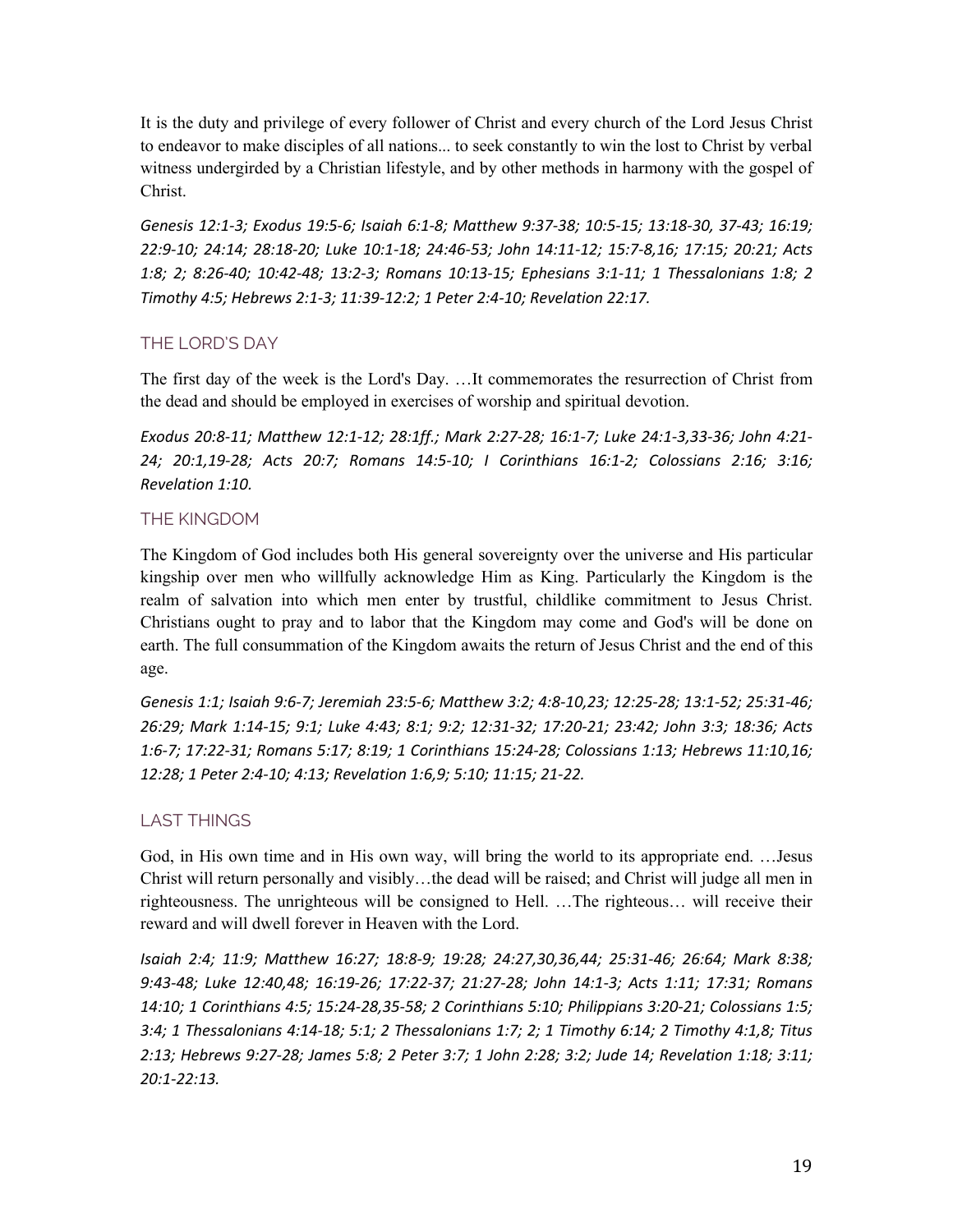### **STEWARDSHIP**

God is the source of all blessings, temporal and spiritual; all that we have and are we owe to Him. Christians have a spiritual debtorship to the whole world, a holy trusteeship in the gospel, and a binding stewardship in their possessions. They are therefore under obligation to serve Him with their time, talents, and material possessions.

*Genesis 14:20; Leviticus 27:30-32; Deuteronomy 8:18; Malachi 3:8-12; Matthew 6:1-4,19-21; 19:21; 23:23; 25:14-29; Luke 12:16-21,42; 16:1-13; Acts 2:44-47; 5:1-11; 17:24-25; 20:35; Romans 6:6-22; 12:1-2; 1 Corinthians 4:1-2; 6:19-20; 12; 16:1-4; 2 Corinthians 8-9; 12:15; Philippians 4:10-19; 1 Peter 1:18-19.*

# **COOPERATION**

Christ's people should … organize such associations and conventions as may best secure cooperation for the great objects of the Kingdom of God. Such organizations have no authority over one another or over the churches. …Cooperation is desirable between the various Christian denominations.

*Exodus 17:12; 18:17ff.; Judges 7:21; Ezra 1:3-4; 2:68-69; 5:14-15; Nehemiah 4; 8:1-5; Matthew 10:5-15; 20:1-16; 22:1-10; 28:19-20; Mark 2:3; Luke 10:1ff.; Acts 1:13-14; 2:1ff.; 4:31-37; 13:2-3; 15:1-35; 1 Corinthians 1:10-17; 3:5-15; 12; 2 Corinthians 8-9; Galatians 1:6-10; Ephesians 4:1-16; Philippians 1:15-18.*

# THE CHRISTIAN AND SOCIAL ORDER

All Christians are under obligation to seek to make the will of Christ supreme in our own lives and in human society... in the spirit of Christ, Christians should oppose racism, every form of greed, selfishness, and vice, and all forms of sexual immorality, including adultery, homosexuality, and pornography. We should work to provide for the orphaned, the needy, the abused, the aged, the helpless, and the sick. We should speak on behalf of the unborn and contend for the sanctity of all human life from conception to natural death.

*Exodus 20:3-17; Leviticus 6:2-5; Deuteronomy 10:12; 27:17; Psalm 101:5; Micah 6:8; Zechariah 8:16; Matthew 5:13-16,43-48; 22:36-40; 25:35; Mark 1:29-34; 2:3ff.; 10:21; Luke 4:18-21; 10:27- 37; 20:25; John 15:12; 17:15; Romans 12–14; 1Corinthians 5:9-10; 6:1-7; 7:20-24; 10:23-11:1; Galatians 3:26-28; Ephesians 6:5-9; Colossians 3:12-17; 1 Thessalonians 3:12; Philemon; James 1:27; 2:8.*

# RELIGIOUS LIBERTY

Church and state should be separate. The state owes to every church protection and full freedom in the pursuit of its spiritual ends. …A free church in a free state is the Christian ideal.

*Genesis 1:27; 2:7; Matthew 6:6-7,24; 16:26; 22:21; John 8:36; Acts 4:19-20; Romans 6:1-2; 13:1- 7; Galatians 5:1,13; Philippians 3:20; 1 Timothy 2:1-2; James 4:12; 1 Peter 2:12-17; 3:11-17; 4:12-19.*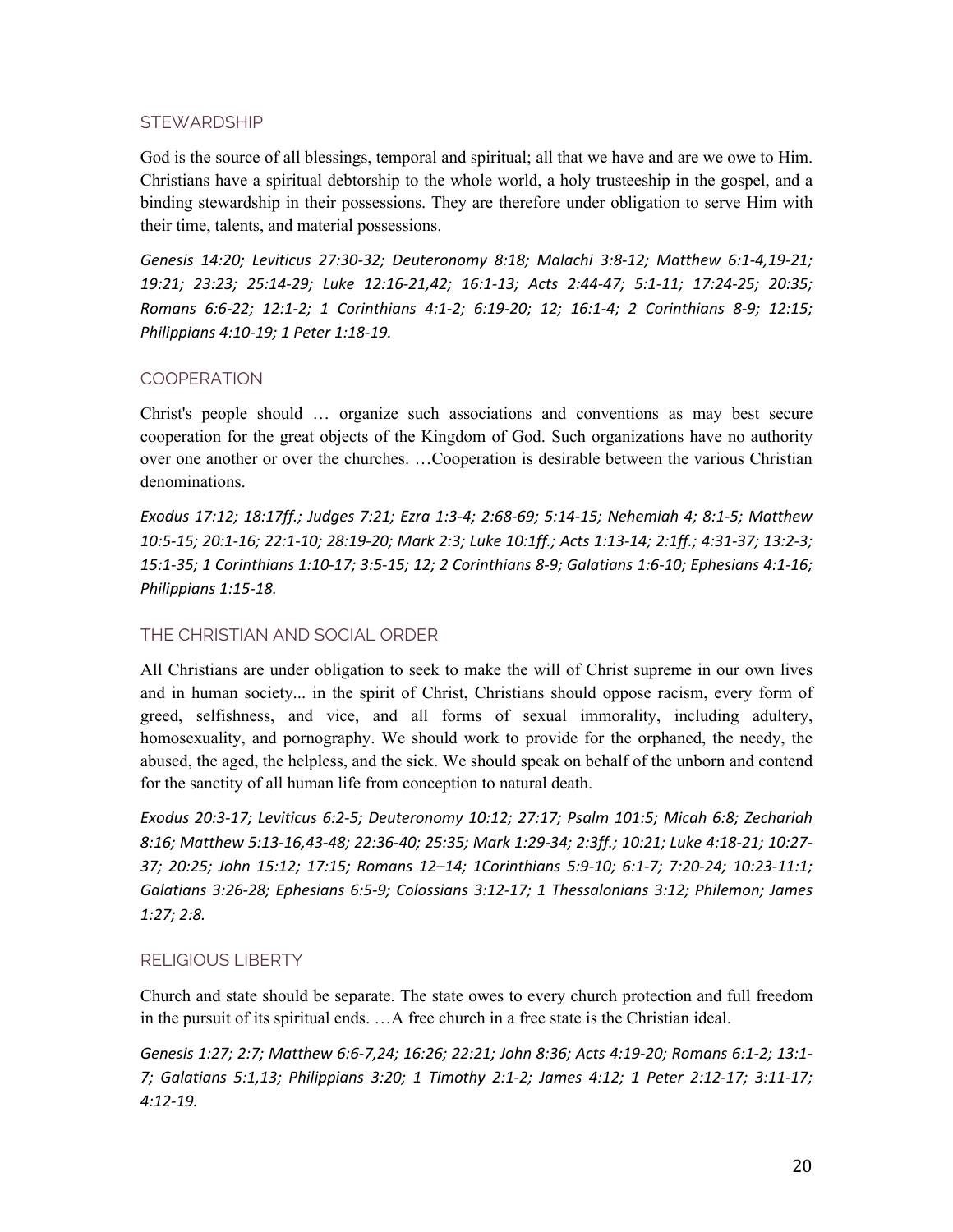#### FAMILY

God has ordained the family as the foundational institution of human society. It is composed of persons related to one another by marriage, blood or adoption.

Marriage is the uniting of one man and one woman in covenant commitment for a lifetime. ... The husband and wife are of equal worth before God, since both are created in God's image. A husband is to love his wife as Christ loved the church. He has the God-given responsibility to provide for, to protect, and to lead his family. A wife is to submit herself graciously to the servant leadership of her husband even as the church willingly submits to the headship of Christ. She, being in the image of God as is her husband and thus equal to him, has the God-given responsibility to respect her husband and to serve as his helper in managing the household and nurturing the next generation... Children, from the moment of conception, are a blessing and heritage from the Lord. Parents are to demonstrate to their children God's pattern for marriage.

*Genesis 1:26-28; 2:15-25; 3:1-20; Exodus 20:12; Deuteronomy 6:4-9; Joshua 24:15; 1 Samuel 1:26-28; Psalms 51:5; 78:1-8; 127; 128; 139:13-16; Proverbs 1:8; 5:15-20; 6:20-22; 12:4; 13:24; 14:1; 17:6; 18:22; 22:6,15; 23:13-14; 24:3; 29:15,17; 31:10-31; Ecclesiastes 4:9-12; 9:9; Malachi 2:14-16; Matthew 5:31-32; 18:2-5; 19:3-9; Mark 10:6-12; Romans 1:18-32; 1 Corinthians 7:1-16; Ephesians 5:21-33; 6:1-4; Colossians 3:18-21; 1 Timothy 5:8,14; 2 Timothy 1:3-5; Titus 2:3-5; Hebrews 13:4; 1 Peter 3:1-7.*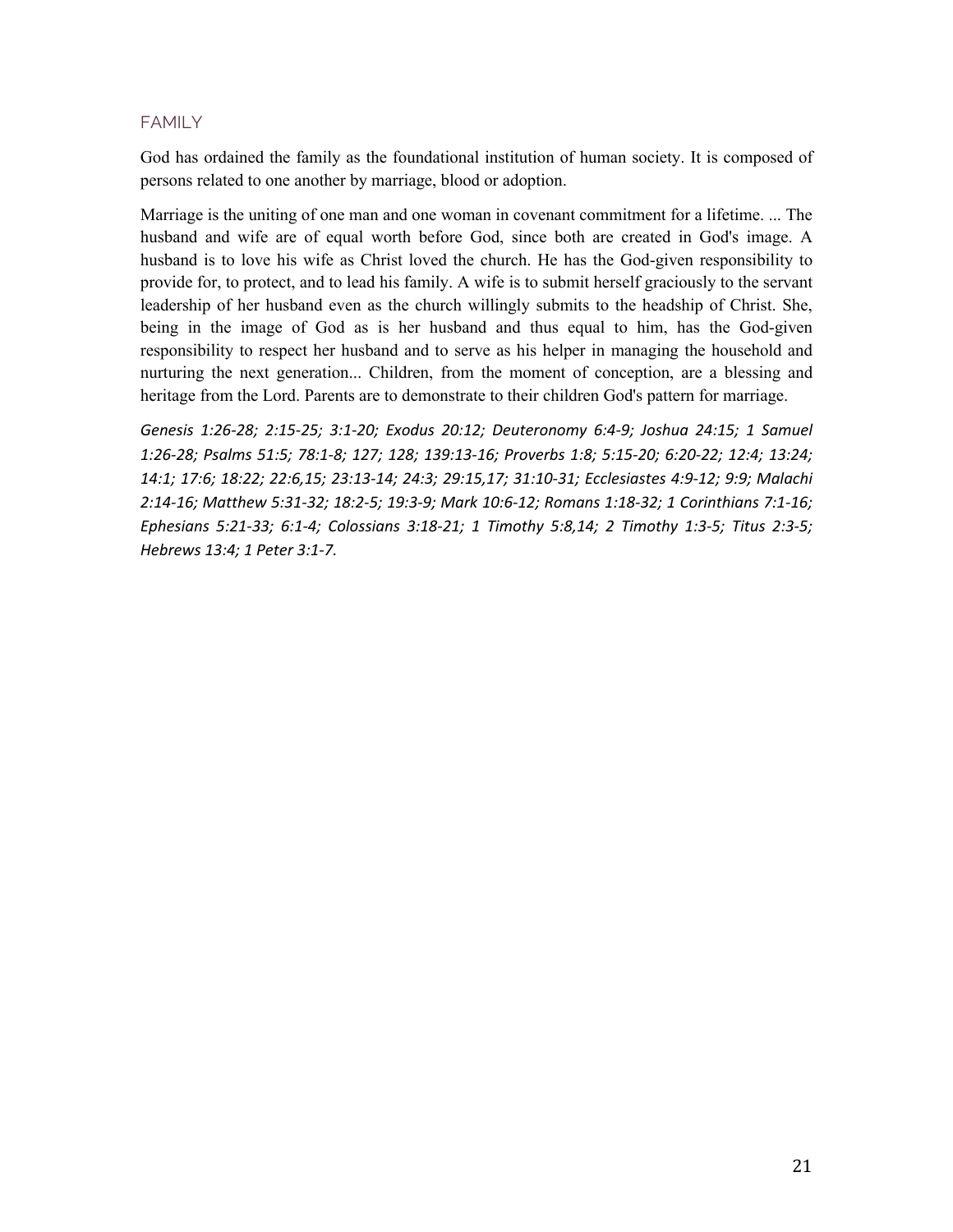# **BAPTISM AND THE LORD'S SUPPER**

### THE ORDINANCES

Throughout church history the term used most often to describe these two events has been sacrament, which comes from a Latin word used to describe the oath of loyalty a Roman soldier would make to his commander. Typically Baptists do not use the word sacrament because of its use by other denominations that have different understandings of baptism and the Lord's Supper. For example, some of these denominations understand baptism and the Lord's Supper as the vehicles through which God's saving grace is applied to each individual, thus making these ordinances into works contributing to ones salvation.

Baptists practice baptism and the Lord's Supper without the idea that these acts automatically convey God's saving grace. Baptists believe that God gives grace through faith in Christ alone. In other words, Baptism and the Lord's Supper are not the active agents that achieve forgiveness in Christ.

Technically speaking there is no biblical warrant to choose between the words ordinance or sacrament. Because of the connotations carried with the word sacrament, many Baptists have long opted to use the word ordinance. The term ordinance simply signifies that baptism and the Lord's Supper are acts ordained by Christ for the observance of the church.

### WHY THESE TWO ORDINANCES?

Biblically speaking there are two criteria by which Baptists have limited the ordinances to baptism and the Lord's Supper. First, these two ordinances are directly instituted by Jesus (Baptism in Matthew 28:19, and The Lord's Supper in Matthew 26:17-30). Second, they symbolically depict the realities of the gospel of Jesus Christ and our union with him (Baptism in Romans 6:2-5; Colossians 2:12, and the Lord's Supper in 1 Corinthians 5:7; Luke 22:20).

# HOW WE UNDERSTAND THESE ORDINANCES

Traditionally Baptist's have understood the ordinances as acts of obedience and powerful symbols of the gospel message. The ordinances are understood as symbols because they graphically depict the truth of the gospel and the inward change that comes with ones faith in Christ. The ordinances should be practiced with an understanding of the symbolism and the reality portrayed, as dramatic retellings of the gospel, where the Word is spoken and made visible.

Baptism and the Lord's Supper both symbolize the gospel message but in different ways. Baptism symbolizes the transformation effected by the gospel; it is thus the profession of faith to ones new birth and justification through Christ. The Lord's Supper proclaims the gospel message of Christ's death as the continuing sustenance of the Christian life. The very elements of bread and wine depict nourishment and refreshment.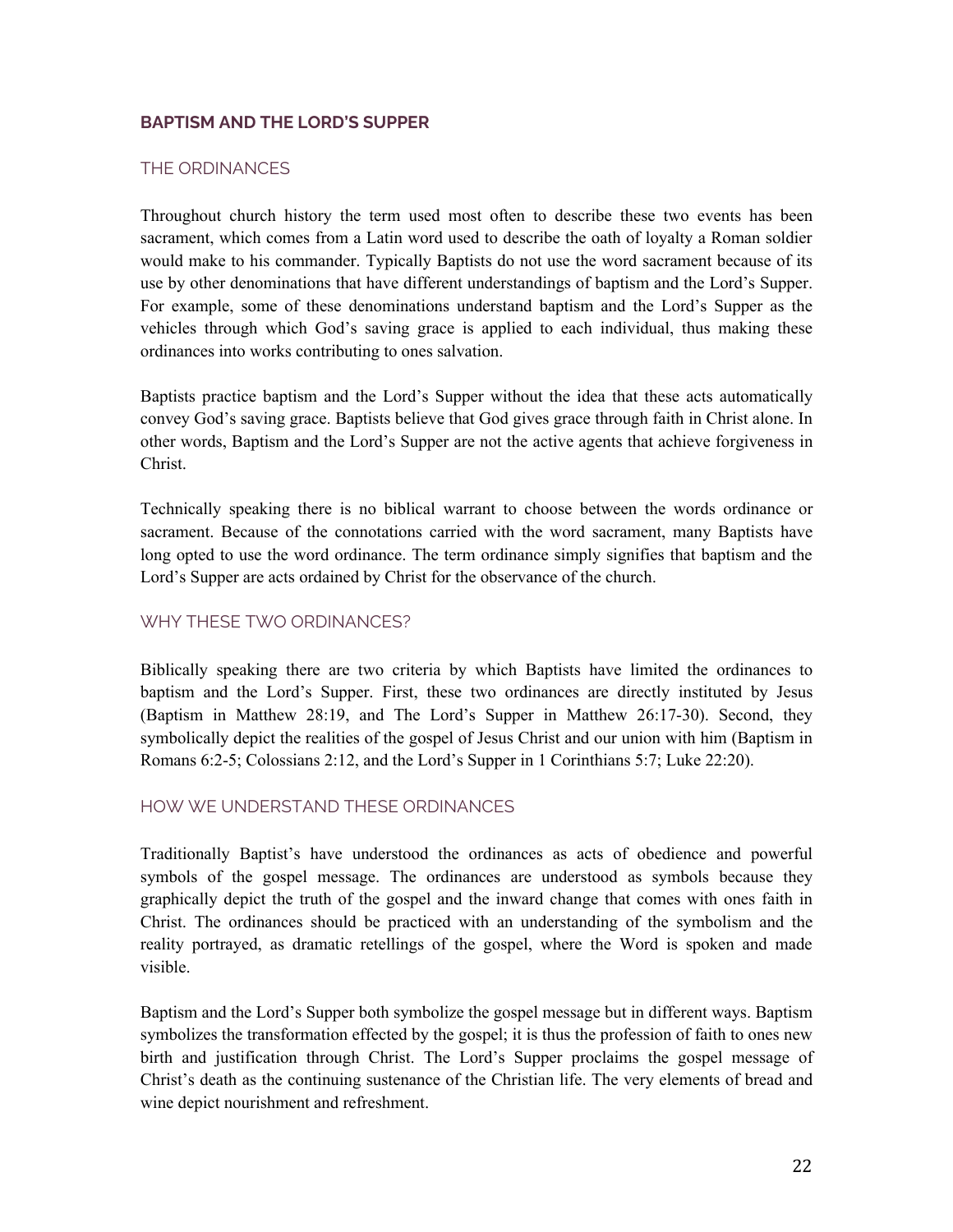# BAPTISM

There are two important and distinctive Baptist beliefs concerning baptism. Baptists practice believer's baptism, which means that baptism follows a profession of personal faith. Baptists also practice baptism by immersion, which means that the one being baptized is completely immersed in the water.

### WHAT IS THE MEANING OF BAPTISM?

First, baptism is an act of identification with Christ (Romans 6:3-4, Colossians 2:12). In the book of Acts it is explicitly clear that Christians are baptized (*on, in, into*) "the name of Jesus", indicating a transference of allegiance.

Second, baptism signifies incorporation into the church. Being identified with Christ means being identified with his body, the church. This is described in Acts 2:41, where those who were baptized were added to the church. Throughout church history baptism has been referenced as a profession of faith, and the initiatory rite into the local church.

Baptism is a visual depiction of Christ's death and resurrection, and the work of the Spirit to unite believers to Christ. When a believer is baptized the gospel of Jesus Christ is depicted symbolically.

# WHY BAPTISM BY IMMERSION?

First, the biblical language conveys this particular mode of baptism. The Greek words *baptizo*  (verb) and *baptisma* (noun) are generally understood as meaning, "to plunge, dip, immerse" or literally "surround" something in water. This is the commonly recognized and standard meaning of the term in ancient Greek literature both inside and outside of the Bible. While the case for immersion should not be based on linguistic data alone, "to immerse" is the most straightforward meaning of the Greek verb meaning "to baptize."

Second, the New Testament descriptions of baptism reflect this mode of baptism*.* Baptism by immersion seems consistent with biblical passages such as; Mark 1:5, where John was baptizing people in the River Jordan. In Mark 1:10, Jesus is described as *"coming up out of the water"* in his baptism. John 3:23 argues that John baptized *"where there was much water."* Lastly, in Acts 8:36-39 when Phillip baptizes the Ethiopian they go *"down into"* and *"come up out of the water."*

Third, baptism by immersion is a powerful outward symbol of an inward reality. Immersion symbolically depicts the truth that is being witnessed to (Romans 6:3-4, Colossians 2:12). In other words, baptism by immersion dramatically displays the death, burial, and resurrection of Christ like no other mode of baptism. The powerful symbolism of immersion representing the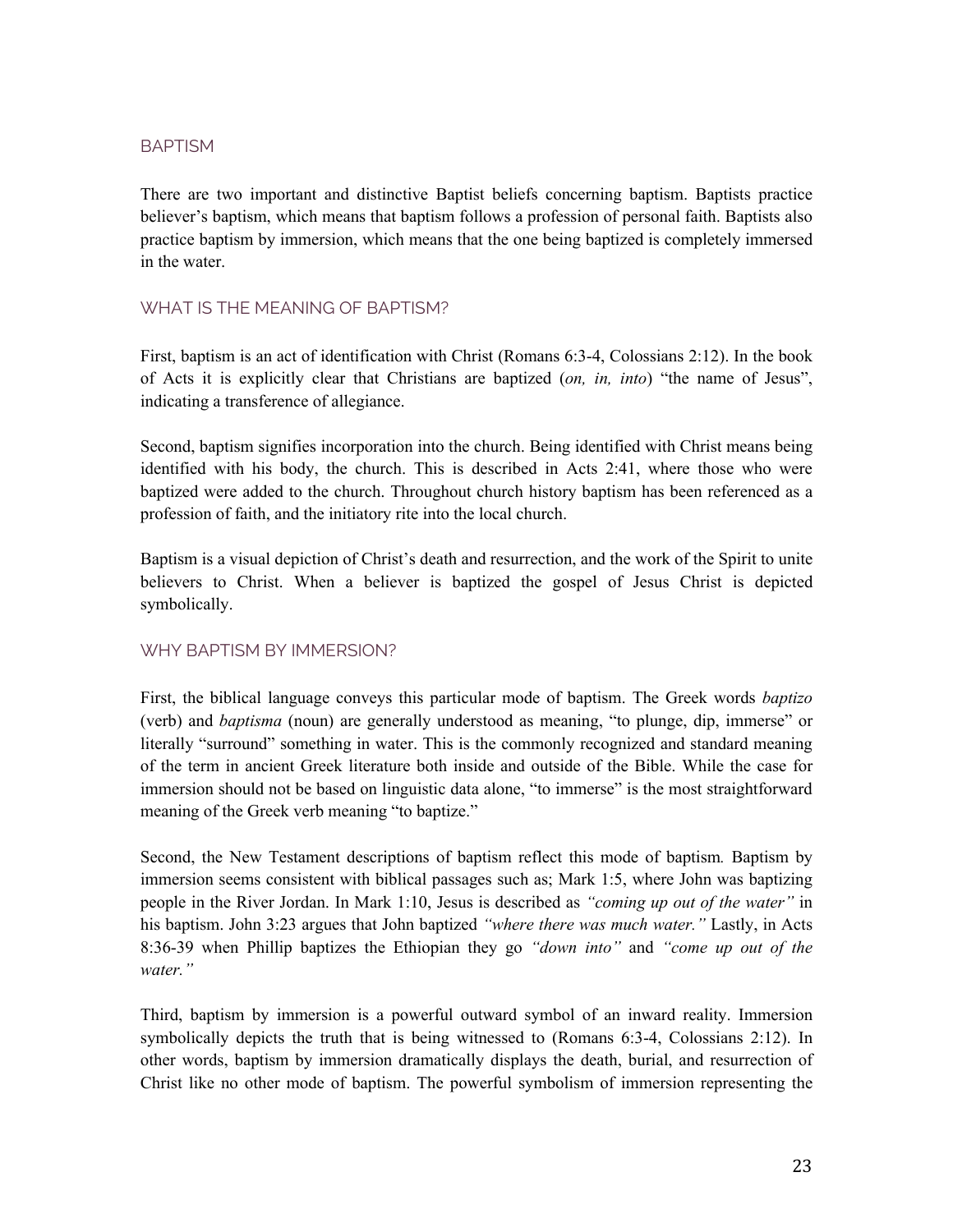gospel is striking, and not unimportant. Immersion suitably proclaims the content of the gospel message.

For clarity it must be added that water baptism does not create the reality of saving grace or faith in the person being baptized. Rather it testifies to the presence of such grace and faith in the baptism candidate. Again, baptism is a public profession of God's saving work in the life of the believer.

### IS BAPTISM NECCESARY FOR SALVATION?

The mere act of baptism does not save. In the book of Acts, Cornelius and his friends are described as receiving the Spirit before baptism (Acts 10:44-48), pointing to the reality that they were saved before baptism (1 Peter 3:21).

Paul makes it clear in 1 Corinthians 1:14-17 that baptism must be understood in light of the gospel. It logically follows that if someone understands that God instructs believers to be baptized and they refuse to do it, there is obvious disobedience.

It is important to note that while faith is possible without baptism (*salvation does not depend on one's being baptized*), baptism is a natural complement and the next step of faith. In other words, baptism is not necessary for salvation, but is the initial sign of obedience, a public proclamation of faith. It logically follows that belief and the ability to respond in personal obedience, necessitate that the subject must be of responsible age.

# WHO ARE THE PROPER SUBJECTS FOR BAPTISM?

Believer's baptism directly follows repentance of sin and profession of faith in Jesus Christ. In fact, it is arguable that there is a lack of any conclusive evidence that infants, or those not of responsible age, were actually baptized in New Testament times.

Many biblical scholars would argue that infant baptism was not a common practice until the  $4<sup>th</sup>$  or 5<sup>th</sup> centuries. Most likely, the baptism of infants had something to do with a pastoral and parental concern for babies dying in infancy and the acceptance of Christianity as the religion of the Roman Empire. Moreover, the New Testament evidence for believer's baptism is strong.

In the New Testament those who evangelize are only commanded to baptize those who repent and believe (Matthew 28:18-20, John 4:1-2). Moreover, the recorded subjects of baptism in the book of Acts are individuals who have repented and believed (Acts 2:37-41; 8:12-13, 36-38; 9:18; 10:47-48; 16:15, 33; 18:8; 19:5; 22:16).

Finally, Paul's letters demonstrate the twin assumptions that those who have believed have been baptized, and those who have been baptized first believed (Romans 6:1-5, Galatians 3:26-27, Colossians 2:11-12).

WHAT IF SOMEONE WAS SPRINKLED, DO THEY NEED TO BE BAPTIZED?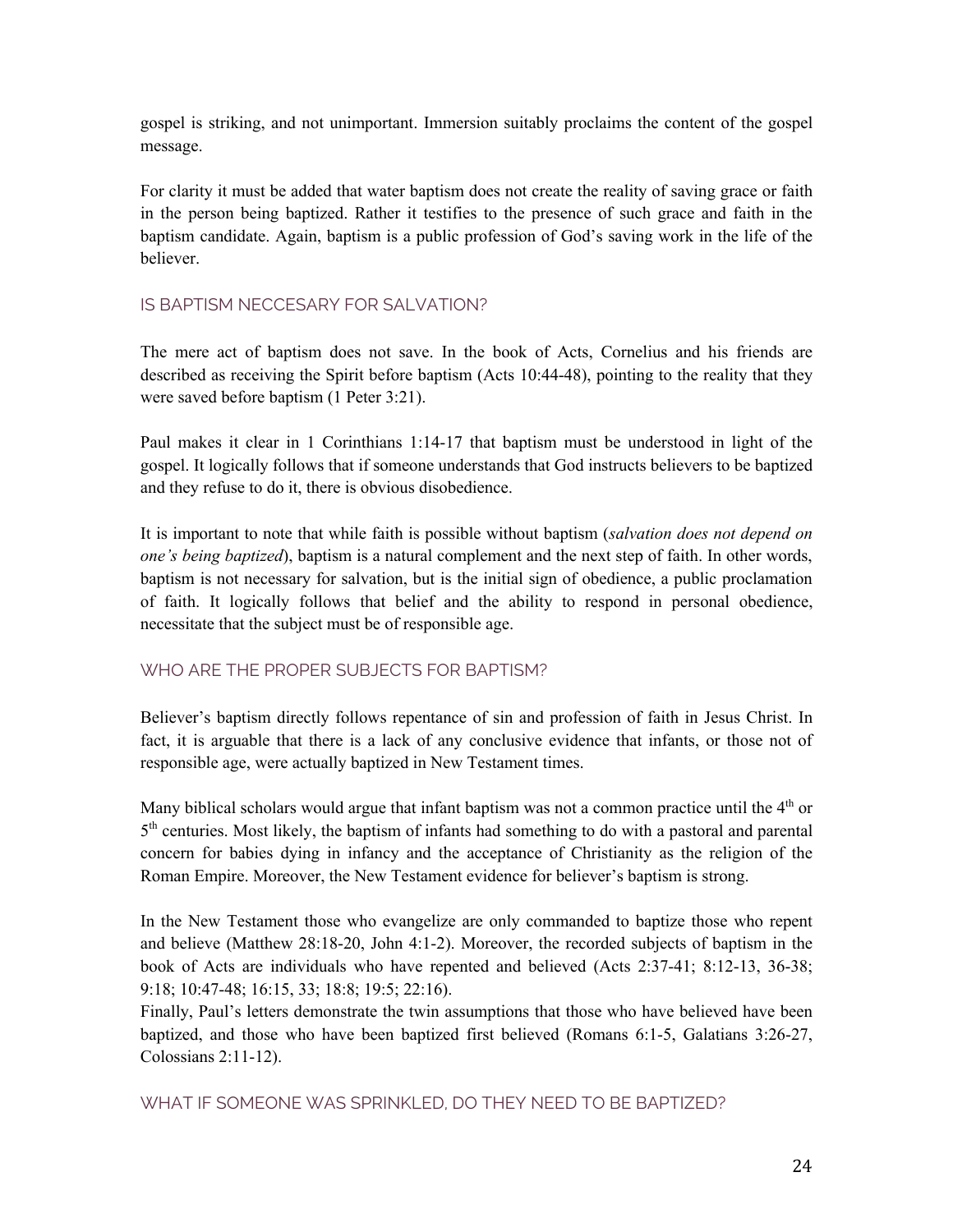While we would affirm that the sprinkling experience was very significant in ones journey of faith, baptist congregations practice baptism by immersion for the reasons stated above. Therefore, in most Baptist churches, anyone who desires to join that local body of believers must act in accordance with these beliefs regarding baptism and the Bible.

Generally speaking, if someone was sprinkled as an infant it was a decision their parents made regarding their covenant with God to raise them in a family of faith. Simply stated, sprinkling is different when compared to a believers baptism by immersion.

# SHOULD SOMEONE BE RE-BAPTIZED?

Some Christians ask to be re-baptized after they experience a deep renewal of their faith, perhaps in conjunction with a re-dedication of their lives. However, the Bible indicates there is no need to be baptized several times. There is only one baptism meant to symbolize God's work in ones conversion (Ephesians 4:5; Romans 6:3-4; Galatians 3:26-28).

Furthermore, some people look back on their baptism in the past and wonder if they were truly saved and thus want to be re-baptized. However, we must be cautious here because every Christian grows in their understanding of grace over time, and so we should not quickly jump to the conclusion that we were not a believer in their initial stages of faith. It is possible and even common for a person to become a Christian and then turn away for a time before the loving discipline of the Father brings them back into a life of repentance and faith. Thus, if a person has been baptized after a profession of faith as someone who was capable of making a meaningful decision, they should not be re-baptized at a later time.

Nevertheless, it is possible to have been through the act of baptism with no connection to a genuine repentance of sin and profession of faith in Jesus Christ. In these cases, they were not initially baptized in the biblical sense. Baptism should only follow the genuine reality of gospel faith in Jesus Christ (Acts 19:1-5).

# THE LORD'S SUPPER

While baptism is a one-time initiatory rite, symbolizing and sealing our entrance in to Christ and his church, the Lord's Supper is connected with ongoing covenant renewal and is to be observed repeatedly in the life of the church. The Lord Supper emphasizes the ongoing communion we have with Christ and our fellowship with one another in the body of Christ. Various designations have been used for the Lord's Supper referring to in a variety of ways it is talked about in the New Testament.

These designations include; Breaking of Bread (Acts 2:42; 20:7; 1 Corinthians 10:16), Communion (1 Corinthians 10:16), Eucharist (from the Greek word meaning "*giving thanks*", cf. Matthew 26:27; Mark 14:23; Luke 22:17, 19; 1 Corinthians 11:24), The Lord's Supper (1 Corinthians 11:20) and finally The Lord's Table (1 Corinthians 10:21).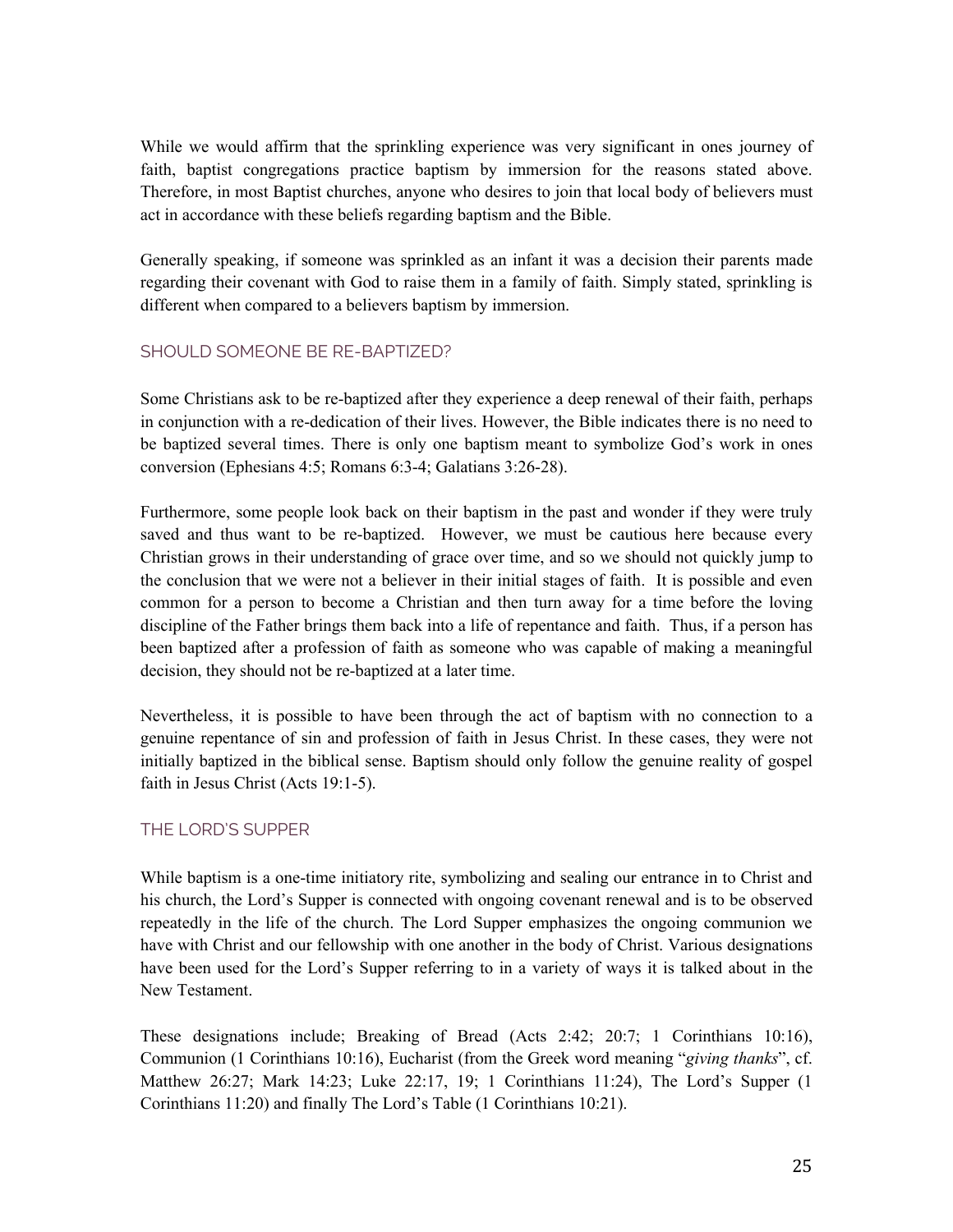The designation "communion" emphasizes the fellowship we have with God and with each other through Christ. The designations "Breaking of Bread, The Lord's Supper, or Table" emphasize the example of fellowship Jesus set at the Last Supper Passover meal he had with his disciples.

### HOW WE UNDESTAND THE LORD'S SUPPER

The Gospel accounts show Jesus instituting the Lord's Supper during an observance of Passover with his disciples (Matthew 26:17-30; Mark 14:12-26; Luke 22:7-30). Therefore, it is important to understand the historical context of the Passover to grasp the significance of the Lord's Supper.

The Passover was a celebration of God's redemption of Israel from 400 years of slavery in Egypt. Part of this redemption event involved the death of the firstborn in all the houses of Egypt, when the Israelites spread the blood of a lamb on their doorposts and the Lord spared them from death. (Exodus 12). While the Exodus was a non-repeatable event, the Passover celebration preserved its significance in the history of Israel for future generations.

In the new covenant we identify Christ as "our Passover lamb" who offered his body as a sacrifice to deliver us from slavery to sin (1 Corinthians 5:7). While the Passover was a celebration of God's covenant with Israel, the Lord's Supper celebrates the "new covenant" established with the church by the blood of Christ (Luke 22:20).

# THE PRESENCE OF CHRIST AT THE LORD'S SUPPER

Some denominations believe that as the minister consecrates the bread and wine an actual metaphysical change takes place in the elements. In other words, the substance of the bread and wine are actually changed into Christ's flesh and blood. Therefore, those who partake in the Supper literally take the physical body and blood of Christ into themselves.

This view fails to recognize the finality and completeness of Christ's sacrifice once and for all time. (Hebrews 9:25-28). In essence, the view summarized above perpetuates the idea that Christ's sacrifice is continued or repeated in every Supper. Moreover, this view fails to recognize the symbolic language often used by Christ when speaking of himself (John 15:1; John 6:41).

We believe that the sacrifice for sin was finished and completed in Christ. (John 19:30, Hebrews 1:3) The elements of bread and wine used in the Lords Supper are symbols of Christ's body and his blood. The Lord's Supper is done "in remembrance", as a memorial to our beloved savior Jesus Christ. Again, the words "this is my body" and "this is my blood" are to be understood figuratively, thus the elements are representative.

Therefore, Jesus is not literally present in the elements of The Lord's Supper, but is present in relationship to the Christian's partaking of the elements through the indwelling Holy Spirit. Remember that Jesus promised to be with his followers at all times (Matthew 28:20; John 14:23,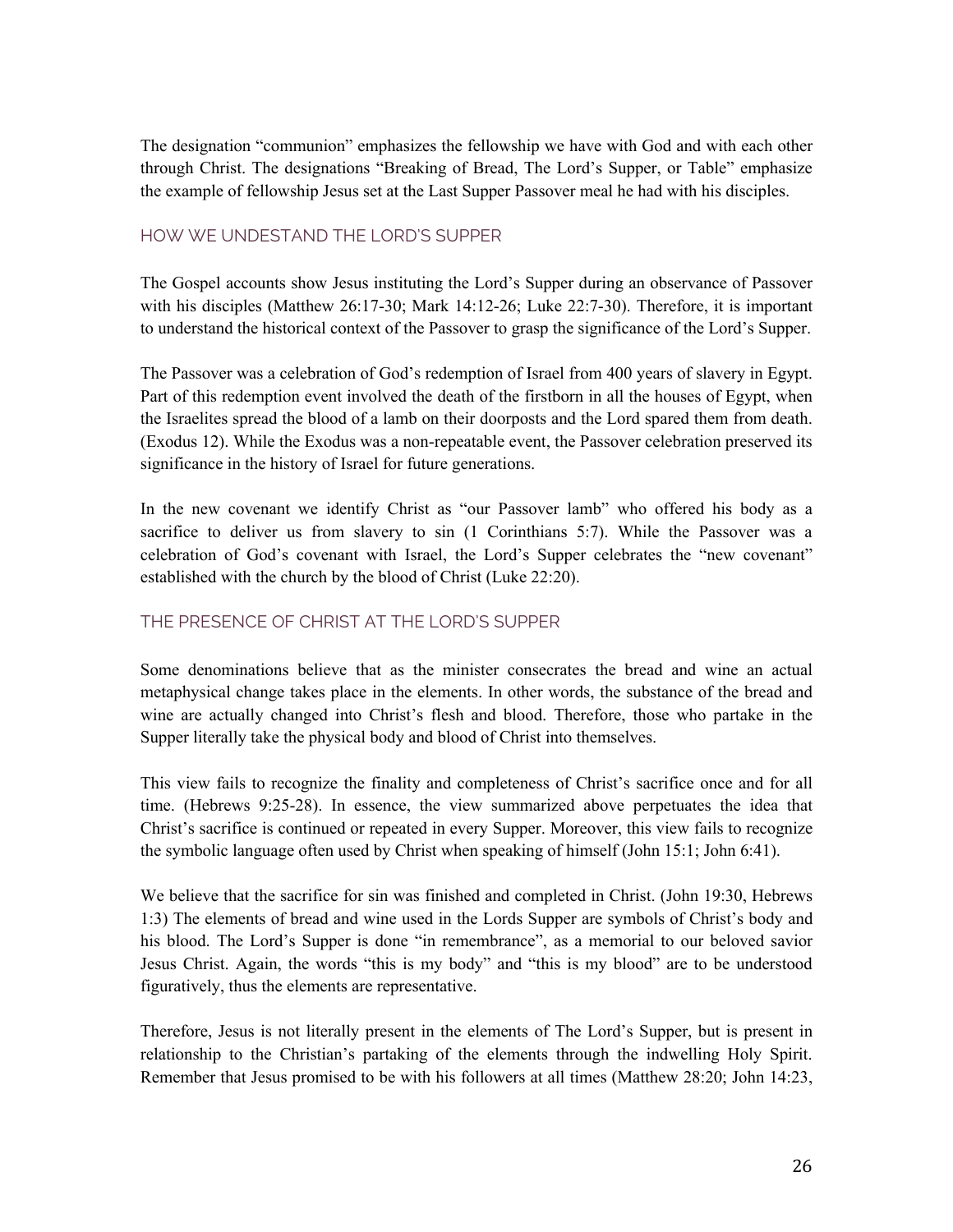15:4-7). He has also promised to be in the presence of believers when they gather together. (Matthew 18:20).

# WHAT IS THE SIGNIFICANCE OF THE LORD'S SUPPER?

One of the ways the Lord's Supper has been described is renewal. First, the Lord's Supper signifies a renewal to Christ. 1 Corinthians 11:24 gives the command "do this in remembrance of me." The word "remembrance" communicates the idea of a vivid reflection that is so powerful that it affects one deeply in the moment. As we genuinely, and biblically, remember we cannot help but renew our love and worship of Christ. The Holy Spirit also uses this occasion to nourish us spiritually as we come in faith. Faithful, believing remembrance has as its goal the renewing of our love for Christ.

Second, the Lords Supper is a renewal of our commitment to Christ's church*.* 1 Corinthians 10:16-17 shows the important link between the Lord's Supper and the unity of the body. The Lord's Supper should be the supreme occasion when the church renews its love and unity for one another.

Third, the Lord's Supper is an occasion of renewal for our commitment to Christ's mission. In the Lord's Supper the church proclaims the Lord's death until he comes (1 Corinthians 11:26). The very thought of his coming should remind us that our time on earth is limited. In looking to the future the Lord's Supper is a rehearsal and foretaste of the marriage feast of the lamb (Revelation 19:9).

The renewal called for by the Lord's Supper looks back to the past in remembrance, looks around in the present to the fellowship we experience with Christ and the body of believers, and looks ahead to the consummation when Christ returns. The Lord's Supper is a celebratory meal, reflecting on God's love for us as demonstrated in the work of Christ.

# WHO SHOULD PARTAKE OF THE LORD'S SUPPER?

At our church we practice what is called "open communion" with the universal church. This means that everyone who can profess to have a gospel faith in Jesus Christ can partake in the Lord's Supper.

#### HOW SHOULD ONE PREPARE FOR THE LORD'S SUPPER?

An important prerequisite for participation in the Lord's Supper is self examination. 1 Corinthians 11:27-30 clearly warns those who do not take the Lord's Supper with serious attention. What does it mean to eat or drink in an "unworthy manner?" (1 Corinthians 11:27). In this passage, Paul is reminding the believers consider all of their relationships within the body of Christ and evaluate if they are portraying unity or disunity. Examining oneself means that each member of the body aught to assess whether their relationships are reflecting of the character of the Lord for